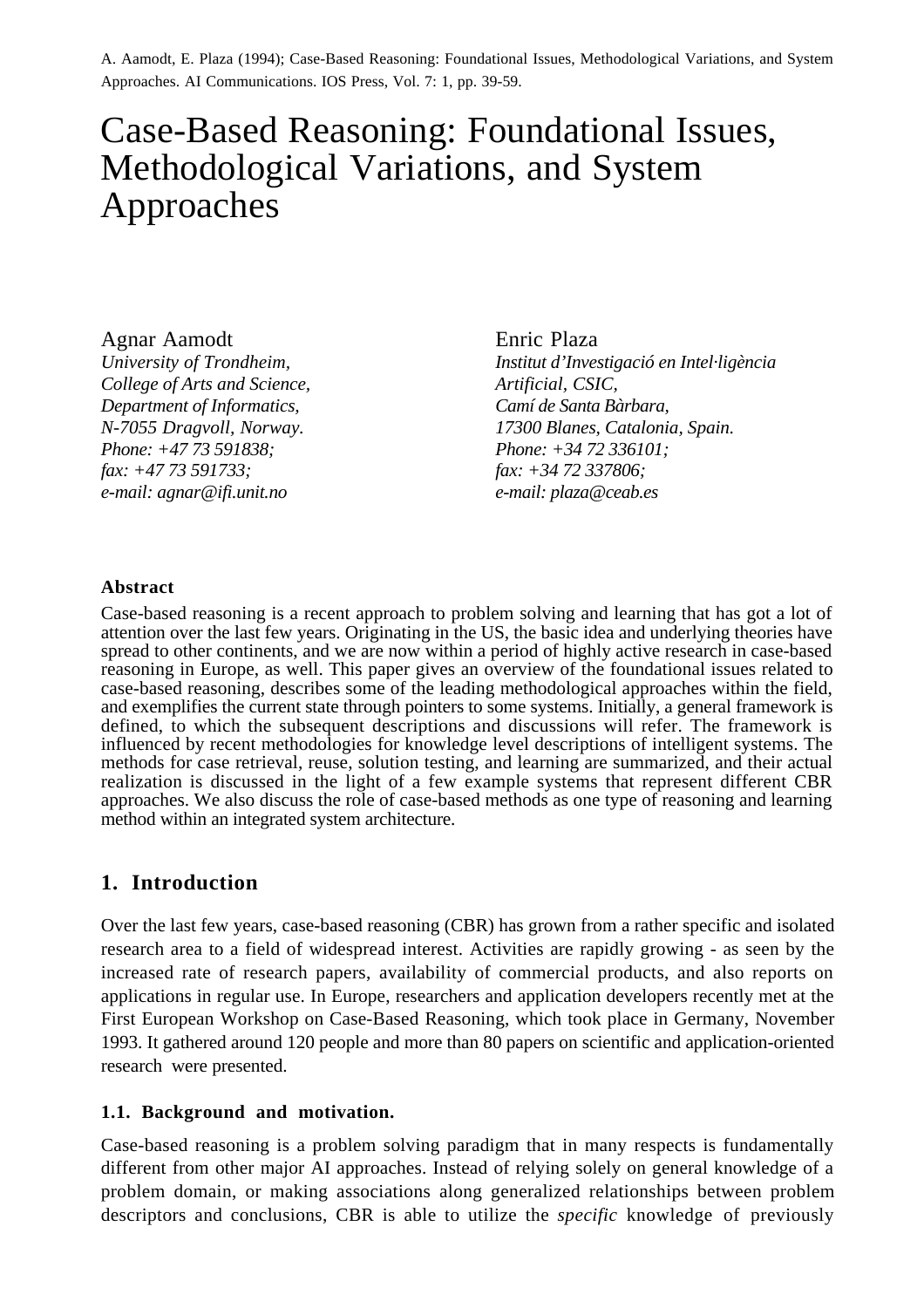experienced, concrete problem situations (cases). A new problem is solved by finding a similar past case, and reusing it in the new problem situation. A second important difference is that CBR also is an approach to incremental, sustained learning, since a new experience is retained each time a problem has been solved, making it immediately available for future problems. The CBR field has grown rapidly over the last few years, as seen by its increased share of papers at major conferences, available commercial tools, and successful applications in daily use.

This paper presents an overview of the field, in terms of its underlying foundation, its current stateof-the-art, and future trends. The description of CBR principles, methods, and systems is made within a general analytic scheme. Other authors have recently given overviews of case-based reasoning (Ch. 1 in [Riesbeck-89], Introductory section of [DARPA-89], [Slade-91], [Kolodner-92]). Our overview differs in four major ways from these accounts: First, we initially specify a general descriptive framework to which the subsequent method descriptions will refer. Second, we put a strong emphasis on the methodological issues of case-based reasoning, and less on a discussion of suitable application types and on the advantages of CBR over rule-based systems. (This has been taken very well care of in the documents cited above). Third, we strive to maintain a neutral view of existing CBR approaches, unbiased by a particular 'school'1. And finally, we include results from the European CBR arena, which unfortunately have been missing in American CBR reports.

What is case-based reasoning? Basically: To solve a new problem by remembering a previous similar situation and by reusing information and knowledge of that situation. Let us illustrate this by looking at some typical problem solving situations:

- A physician after having examined a particular patient in his office gets a reminding to a patient that he treated two weeks ago. Assuming that the reminding was caused by a similarity of important symptoms (and not the patient's hair-color, say), the physician uses the diagnosis and treatment of the previous patient to determine the disease and treatment for the patient in front of him.
- A drilling engineer, who have experienced two dramatic blow out situations, is quickly reminded of one of these situations (or both) when the combination of critical measurements matches those of a blow out case. In particular, he may get a reminding to a mistake he made during a previous blow-out, and use this to avoid repeating the error once again.
- A financial consultant working on a difficult credit decision task, uses a reminding to a previous case, which involved a company in similar trouble as the current one, to recommend that the loan application should be refused.

# **1.2. Case-based problem solving.**

As the above examples indicate, reasoning by re-using past cases is a powerful and frequently applied way to solve problems for humans. This claim is also supported by results from cognitive psychological research. Part of the foundation for the case-based approach, is its psychological plausibility. Several studies have given empirical evidence for the dominating role of specific, previously experienced situations (what we call cases) in human problem solving (e.g. [Ross-89]). Schank [Schank-82] developed a theory of learning and reminding based on retaining of experience

<sup>&</sup>lt;sup>1</sup>Our own experience from active CBR research over the last 5 years started out from different backgrounds and motivations, and we may have developed different views to some of the major issues involved. We will give examples of our respective priorities and concerns related to CBR research as part of the discussion about future trends towards the end of the paper.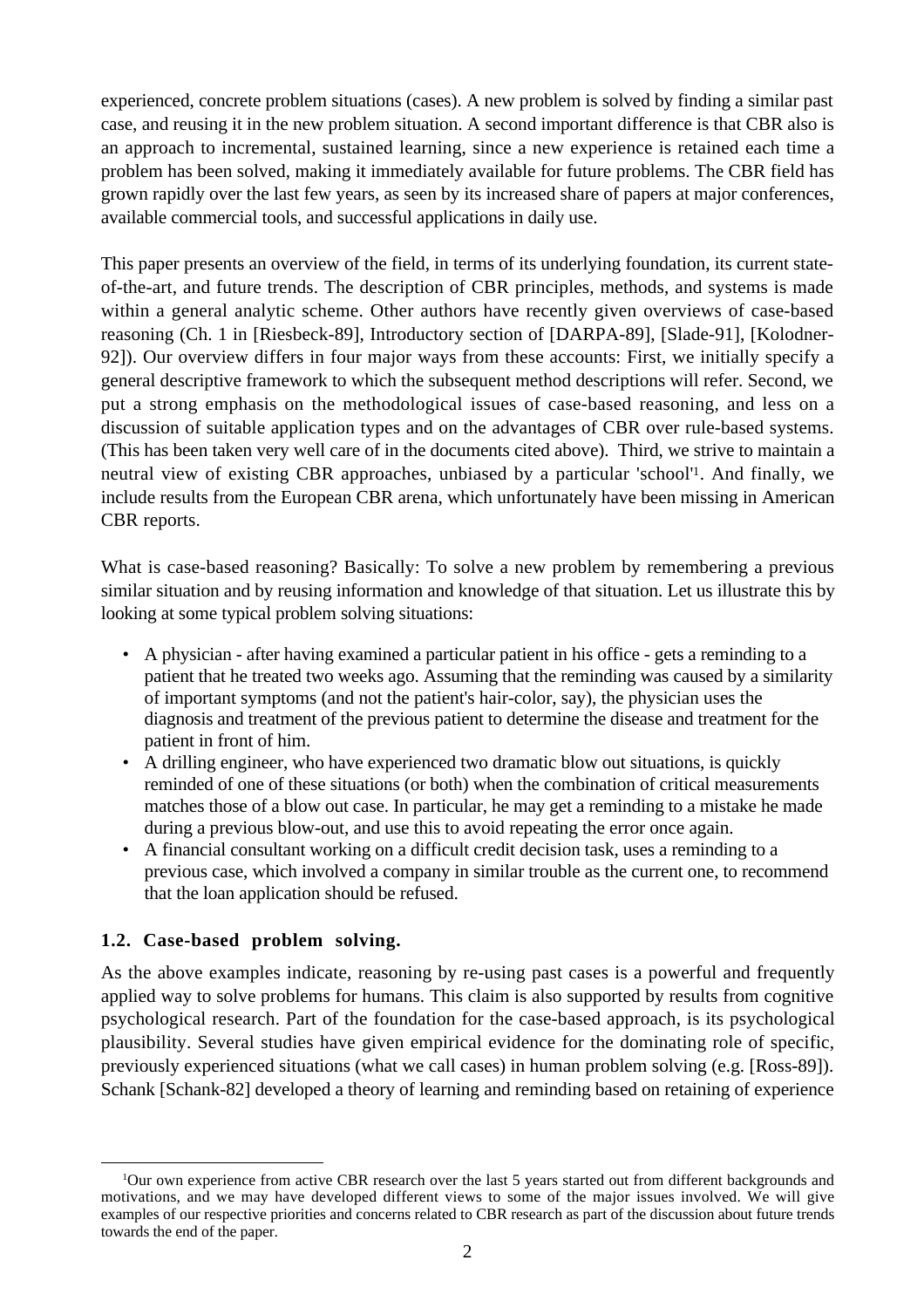in a dynamic, evolving memory2 structure. Anderson [Anderson-83] has shown that people use past cases as models when learning to solve problems, particularly in early learning. Other results (e.g. by W.B. Rouse [Kolodner-85]) indicate that the use of past cases is a predominant problem solving method among experts as well. Studies of problem solving by analogy (e.g. [Gentner-83, Carbonell-86]) also shows the frequent use of past experience in solving new and different problems. Case-based reasoning and analogy are sometimes used as synonyms (e.g. by Carbonell). Case-based reasoning can be considered a form of *intra-domain analogy*. However, as will be discussed later, the main body of analogical research [Kedar-Cabelli-86, Hall-89, Burstein-89] have a different focus, namely analogies across domains.

In CBR terminology, a *case* usually denotes a *problem situation*. A previously experienced situation, which has been captured and learned in a way that it can be reused in the solving of future problems, is referred to as a past case, previous case, stored case, or retained case. Correspondingly, a new case or unsolved case is the description of a new problem to be solved. Case-based reasoning is - in effect - a cyclic and integrated process of solving a problem, learning from this experience, solving a new problem, etc.

Note that the term problem solving is used here in a wide sense, coherent with common practice within the area of knowledge-based systems in general. This means that problem solving is not necessarily the finding of a concrete solution to an application problem, it may be any problem put forth by the user. For example, to justify or criticize a solution proposed by the user, to interpret a problem situation, to generate a set of possible solutions, or generate expectations in observable data are also problem solving situations.

### **1.3. Learning in Case-based Reasoning.**

A very important feature of case-based reasoning is its coupling to learning. The driving force behind case-based methods has to a large extent come from the machine learning community, and case-based reasoning is also regarded a subfield of machine learning<sup>3</sup>. Thus, the notion of casebased reasoning does not only denote a particular reasoning method, irrespective of how the cases are acquired, it also denotes a machine learning paradigm that enables sustained learning by updating the case base after a problem has been solved. Learning in CBR occurs as a natural byproduct of problem solving. When a problem is successfully solved, the experience is retained in order to solve similar problems in the future. When an attempt to solve a problem fails, the reason for the failure is identified and remembered in order to avoid the same mistake in the future.

Case-based reasoning favours learning from experience, since it is usually easier to learn by retaining a concrete problem solving experience than to generalize from it. Still, effective learning in CBR requires a well worked out set of methods in order to extract relevant knowledge from the experience, integrate a case into an existing knowledge structure, and index the case for later matching with similar cases.

<sup>2</sup>The term 'memory' is often used to refer to the storage structure that holds the existing cases, i.e. to the case base. A memory, thus, refers to what is remembered from previous experiences. Correspondingly, a reminding is a pointer structure to some part of memory.

<sup>&</sup>lt;sup>3</sup>The learning approach of case-based reasoning is sometimes referred to as case-based learning. This term is sometimes also used synonymous with example-based learning, and may therefore point to classical induction and other generalization-driven learning methods. Hence, we will here use the term case-based reasoning both for the problem solving and learning part, and explicitly state which part we talk about whenever necessary.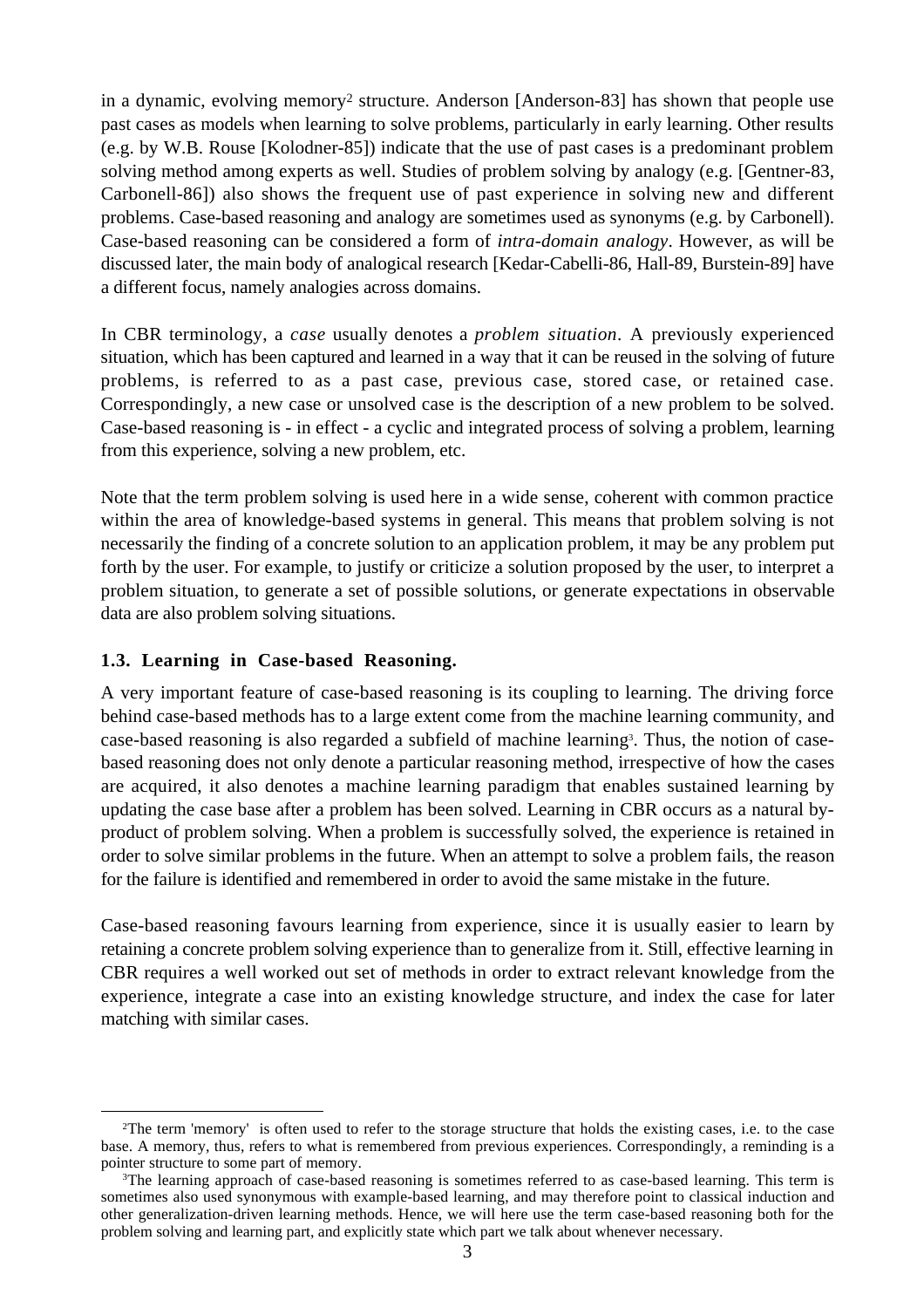# **1.4. Combining cases with other knowledge.**

By examining theoretical and experimental results from cognitive psychology, it seems clear that human problem solving and learning in general are processes that involve the representation and utilization of several types of knowledge, and the combination of several reasoning methods. If cognitive plausibility is a guiding principle, an architecture for intelligence where the reuse of cases is at the centre, should also incorporate other and more general types of knowledge in one form or another. This is an issue of current concern in CBR research [Strube-91].

The rest of this paper is structured as follows: The next section gives a brief historical overview of the CBR field. This is followed by a grouping of CBR methods into a set of characteristic types, and a presentation of the descriptive framework which will be used throughout the paper to discuss CBR methods. Sections 4 to 8 discuss representation issues and methods related to the four main tasks of case-based reasoning, respectively. In chapter 9 we look at CBR in relation to integrated architectures and multistrategy problem solving and learning. This is followed by a short description of some fielded applications, and a few words about CBR development tools. The conclusion part briefly summarizes the paper, and point out some possible trends.

# **2. History of the CBR field**

The roots of case-based reasoning in AI is found in the works of Roger Schank on dynamic memory and the central role that a reminding of earlier situations (episodes, cases) and situation patterns (scripts, MOPs) has in problem solving and learning [Schank-82]. Other trails into the CBR field has come from the study of analogical reasoning [Gentner-83], and - further back - from theories of concept formation, problem solving and experiential learning within philosophy and psychology (e.g. [Wittgenstein-53, Tulving-72, Smith-81]). For example, Wittgenstein observed that 'natural concepts', i.e. concepts that are part of the natural world - such as bird, orange, chair, car, etc. - are polymorphic. That is, their instances may be categorized in a variety of ways, and it is not possible to come up with a useful classical definition, in terms of a set of necessary and sufficient features, for such concepts. An answer to this problem is to represent a concept extensionally, defined by its set of instances - or cases.

The first system that might be called a case-based reasoner was the CYRUS system, developed by Janet Kolodner [Kolodner-83], at Yale University (Schank's group). CYRUS was based on Schank's dynamic memory model and MOP theory of problem solving and learning [Schank-82]. It was basically a question-answering system with knowledge of the various travels and meetings of former US Secretary of State Cyrus Vance. The case memory model developed for this system has later served as basis for several other case-based reasoning systems (including MEDIATOR [Simpson-85], PERSUADER [Sycara-88], CHEF [Hammond-89], JULIA [Hinrichs-92], CASEY [Koton-89]).

Another basis for CBR, and another set of models, were developed by Bruce Porter and his group [Porter-86] at the University of Texas, Austin. They initially addressed the machine learning problem of concept learning for classification tasks. This lead to the development of the PROTOS system [Bareiss-89], which emphasized on integrating general domain knowledge and specific case knowledge into a unified representation structure. The combination of cases with general domain knowledge was pushed further in GREBE [Branting-91], an application in the domain of law. Another early significant contribution to CBR was the work by Edwina Rissland and her group at the University of Massachusetts, Amhearst. With several law scientists in the group, they were interested in the role of precedence reasoning in legal judgements [Rissland-83]. Cases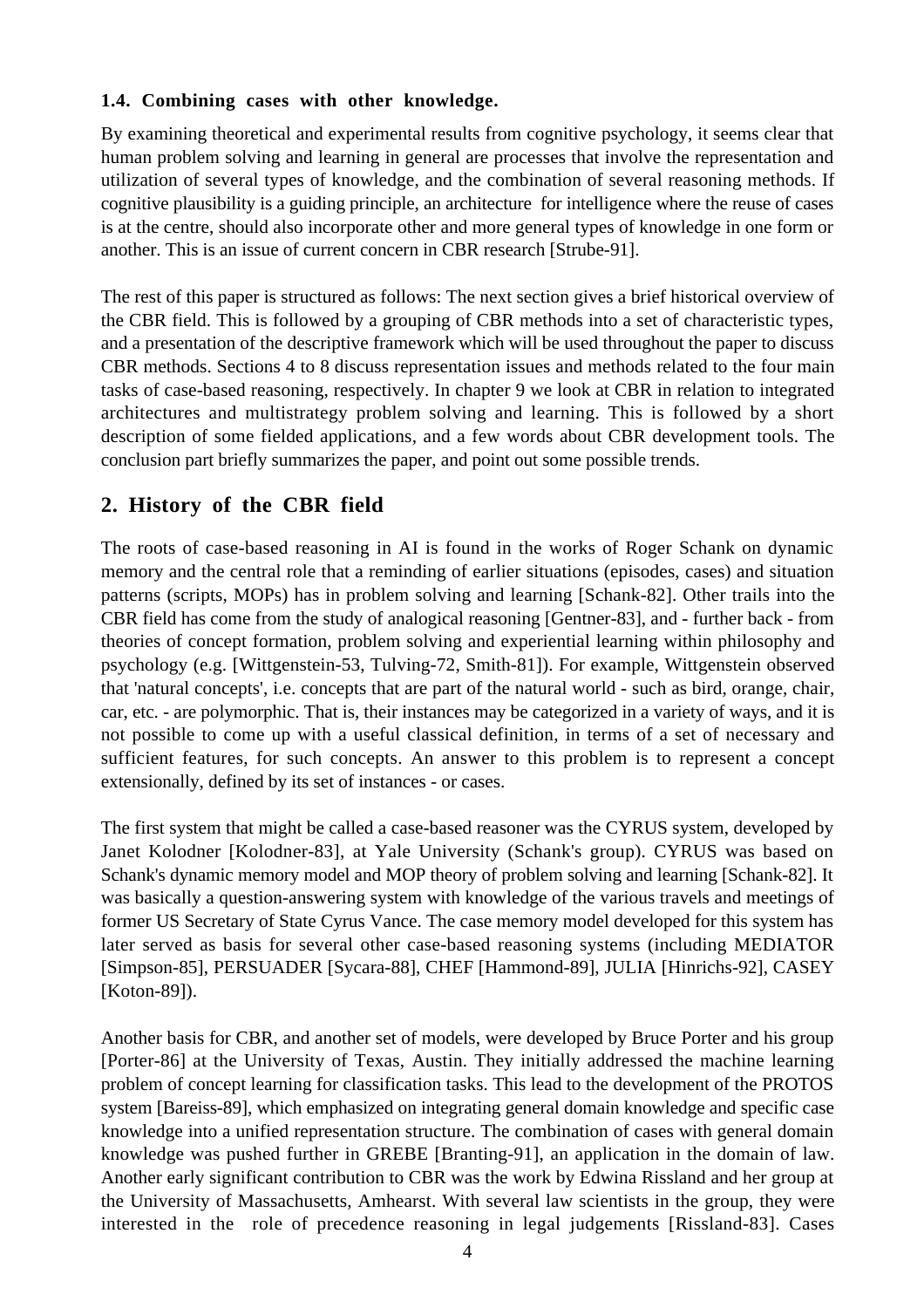(precedents) are here not used to produce a single answer, but to interpret a situation in court, and to produce and assess arguments for both parties. This resulted in the HYPO system [Ashley-90], and later the combined case-based and rule-based system CABARET [Skalak-92]. Phyllis Koton at MIT studied the use of case-based reasoning to optimize performance in an existing knowledge based system, where the domain (heart failure) was described by a deep, causal model. This resulted in the CASEY system [Koton-89], in which case-based and deep model-based reasoning was combined.

In Europe, research on CBR was taken up a little later than in the US. The CBR work seems to have been stronger coupled to expert systems development and knowledge acquisition research than in the US. Among the earliest results was the work on CBR for complex technical diagnosis within the MOLTKE system, done by Michael Richter together with Klaus Dieter Althoff and others at the University of Kaiserslautern [Althoff-89]. This lead to the PATDEX system [Richter-91], with Stefan Wess as the main developer, and later to several other systems and methods [Althoff-91]. At IIIA in Blanes, Enric Plaza and Ramon Lopez de Mantaras developed a case-based learning apprentice system for medical diagnosis [Plaza-90], and Beatrice Lopez investigated the use of casebased methods for strategy-level reasoning [Lopez-90]. In Aberdeen, Derek Sleeman's group studied the use of cases for knowledge base refinement. An early result was the REFINER system, developed by Sunil Sharma [Sharma-88]. Another result is the IULIAN system for theory revision [Oehlmann-92]. At the University of Trondheim, Agnar Aamodt and colleagues at Sintef studied the learning aspect of CBR in the context of knowledge acquisition in general, and knowledge maintenance in particular. For problem solving, the combined use of cases and general domain knowledge was focused [Aamodt-89]. This lead to the development of the CREEK system and integration framework [Aamodt-91], and to continued work on knowledge-intensive case-based reasoning. On the cognitive science side, early work was done on analogical reasoning by Mark Keane, at Trinity College, Dublin, [Keane-88], a group that has developed into a strong environment for this type of CBR. In Gerhard Strube's group at the University of Freiburg, the role of episodic knowledge in cognitive models was investigated in the EVENTS project [Strube-90], which lead to the group's current research profile of cognitive science and CBR.

Currently, the CBR activities in the United States as well as in Europe are spreading out (see, e.g. [DARPA-91], [IEEE-92], [EWCBR-93], [Allemagne-93], and the rapidly growing number of papers on CBR in almost any AI journal). Germany seems to have taken a leading position in terms of number of active researchers, and several groups of significant size and activity level have been established recently. From Japan and other Asian countries, there are also activity points, for example in India [Venkatamaran-93]. In Japan, the interest is to a large extent focused towards the parallel computation approach to CBR [Kitano-93].

# **3 . Fundamentals of case-based reasoning methods**

Central tasks that all case-based reasoning methods have to deal with are to identify the current problem situation, find a past case similar to the new one, use that case to suggest a solution to the current problem, evaluate the proposed solution, and update the system by learning from this experience. How this is done, what part of the process that is focused, what type of problems that drives the methods, etc. varies considerably, however. Below is an attempt to classify CBR methods into types with roughly similar properties in this respect.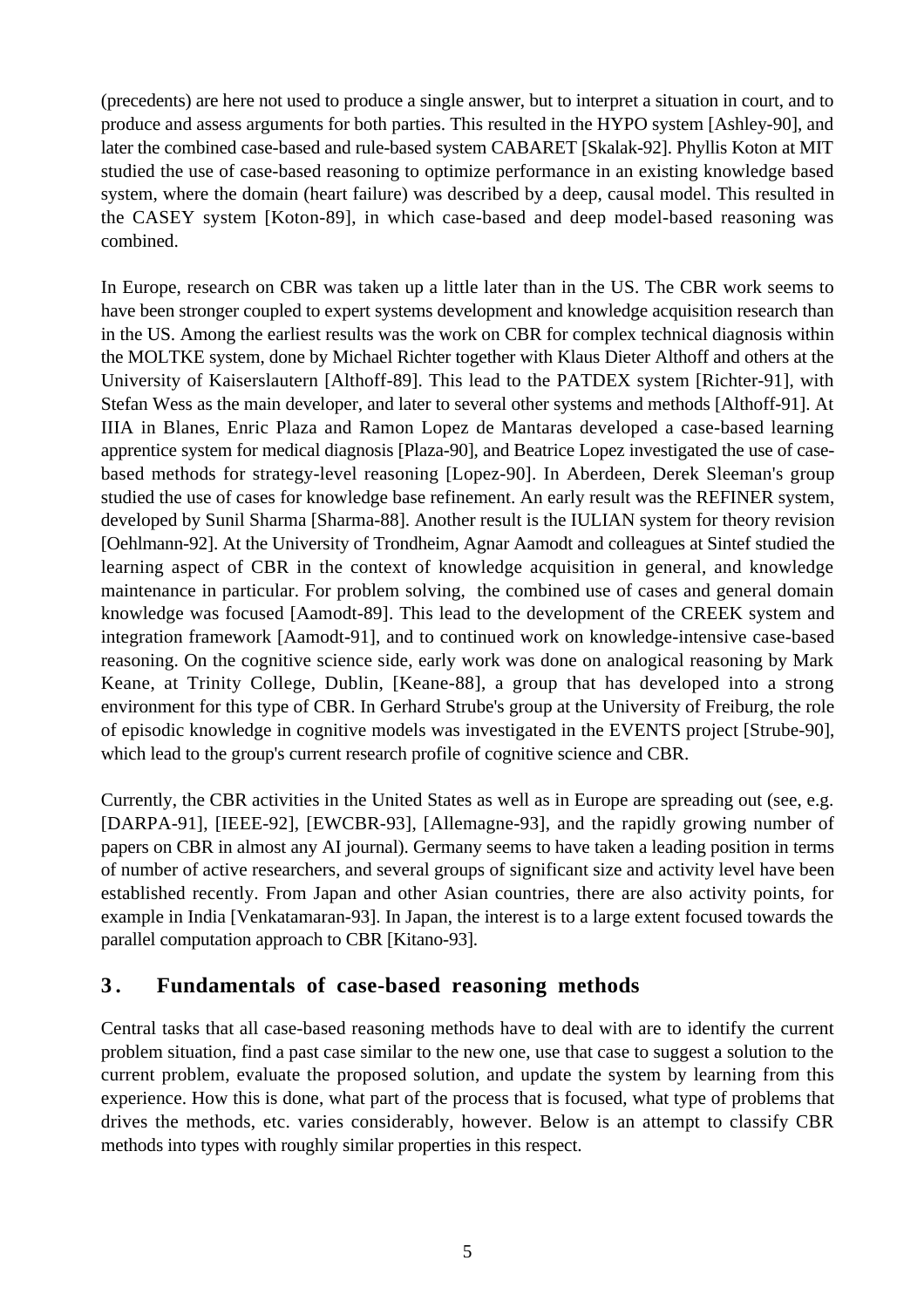### **Main types of CBR methods.**

The CBR paradigm covers a range of different methods for organizing, retrieving, utilizing and indexing the knowledge retained in past cases. Cases may be kept as concrete experiences, or a set of similar cases may form a generalized case. Cases may be stored as separate knowledge units, or splitted up into subunits and distributed within the knowledge structure. Cases may be indexed by a prefixed or open vocabulary, and within a flat or hierarchical index structure. The solution from a previous case may be directly applied to the present problem, or modified according to differences between the two cases. The matching of cases, adaptation of solutions, and learning from an experience may be guided and supported by a deep model of general domain knowledge, by more shallow and compiled knowledge, or be based on an apparent, syntactic similarity only. CBR methods may be purely self-contained and automatic, or they may interact heavily with the user for support and guidance of its choices. Some CBR method assume a rather large amount of widely distributed cases in its case base, while others are based on a more limited set of typical ones. Past cases may be retrieved and evaluated sequentially or in parallel.

Actually, "case-based reasoning" is just one of a set of terms used to refer to systems of this kind. This has lead to some confusions, particularly since case-based reasoning is a term used both as a generic term for several types of more specific approaches, as well as for one such approach. To some extent, this can also be said for analogy reasoning. An attempt of a clarification, although not resolving the confusions, of the terms related to case-based reasoning are given below.

• *Exemplar-based reasoning*.

The term is derived from a classification of different views to concept definition into "the classical view", "the probabilistic view", and "the exemplar view" (see [Smith-81]). In the exemplar view, a concept is defined *extensionally*, as the set of its exemplars. CBR methods that address the learning of concept definitions (i.e. the problem addressed by most of the research in machine learning), are sometimes referred to as exemplar-based. Examples are early papers by Kibler and Aha [Kibler-87], and Bareiss and Porter [Porter-86]. In this approach, solving a problem is a *classification task*, i.e. finding the right class for the unclassified exemplar. The class of the most similar past case becomes the solution to the classification problem. The set of classes constitutes the set of possible solutions. Modification of a solution found is therefore outside the scope of this method.

• *Instance-based reasoning*.

This is a specialization of exemplar-based reasoning into a highly *syntactic* CBR-approach. To compensate for lack of guidance from general background knowledge, a relatively large number of instances are needed in order to close in on a concept definition. The representation of the instances are usually simple (e.g. feature vectors), since a major focus is to study *automated learning* with no user in the loop. Instance-based reasoning labels recent work by Kibler and Aha and colleagues [Aha-91], and serves to distinguish their methods from more knowledge-intensive exemplar-based approaches (e.g. Protos' methods). Basically, this is a non-generalization approach to the concept learning problem addressed by classical, inductive machine learning methods.

• *Memory-based reasoning*.

This approach emphasizes a collection of cases as a *large memory*, and reasoning as a process of accessing and searching in this memory. Memory organization and access is a focus of the case-based methods. The utilization of *parallel processing* techniques is a characteristic of these methods, and distinguishes this approach from the others. The access and storage methods may rely on purely syntactic criteria, as in the MBR-Talk system [Stanfill-88], or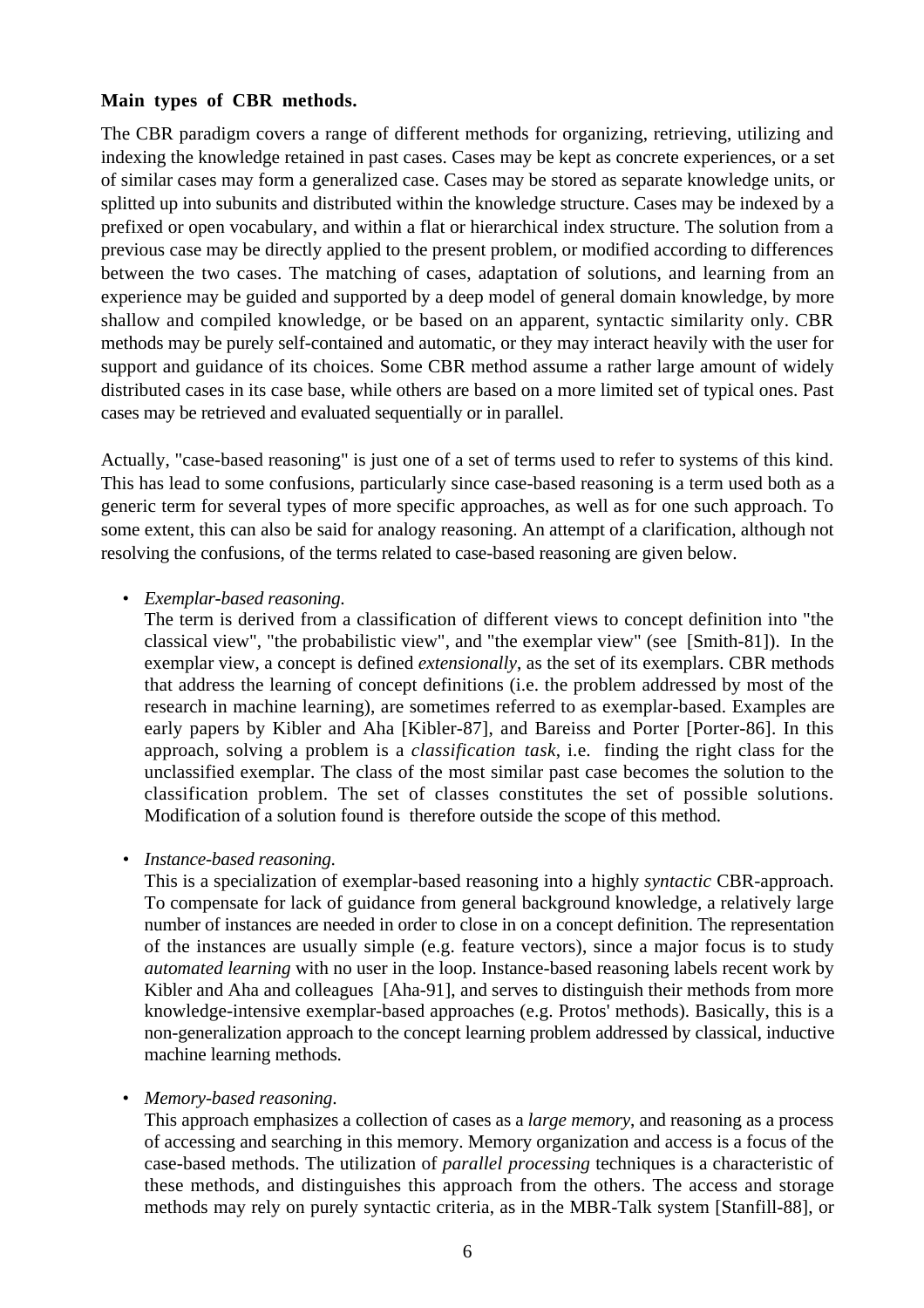they may attempt to utilize general domain knowledge, as in PARADYME [Kolodner-88] and the work done in Japan on massive parallel memories [Kitano-93].

• *Case-based reasoning*.

Although case-based reasoning is used as a generic term in this paper, the *typical* case-based reasoning methods have some characteristics that distinguish them from the other approaches listed here. First, a typical case is usually assumed to have a certain degree of richness of information contained in it, and a certain *complexity* with respect to its internal organization. That is, a feature vector holding some values and a corresponding class is not what we would call a typical case description. What we refer to as typical case-based methods also has another characteristic property: They are able to *modify*, or adapt, a retrieved solution when applied in a different problem solving context. Paradigmatic case-based methods also utilizes *general background knowledge* - although its richness, degree of explicit representation, and role within the CBR processes varies. Core methods of typical CBR systems borrow a lot from cognitive psychology theories.

• *Analogy-based reasoning*.

This term is sometimes used, as a synonym to case-based reasoning, to describe the typical case-based approach just described [Veloso-92]. However, it is also often used to characterize methods that solve new problems based on past cases from a *different domain,* while typical case-based methods focus on indexing and matching strategies for single-domain cases. Research on analogy reasoning is therefore a subfield concerned with mechanisms for identification and utilization of cross-domain analogies [Kedar-Cabelli-88, Hall-89]. The major focus of study has been on the *reuse* of a past case, what is called the mapping problem: Finding a way to transfer, or map, the solution of an identified analogue (called source or base) to the present problem (called target).

Throughout the paper we will continue to use the term case-based reasoning in the generic sense, although our examples, elaborations, and discussions will lean towards CBR in the more typical sense. The fact that a system is described as an example of some other approach, does not exclude it from being a typical CBR system as well. To the degree that more special examples of, e.g. instance-based, memory-based, or analogy-based methods will be discussed, this will be stated explicitly.

# **A descriptive framework.**

Our framework for describing CBR methods and systems has two main parts:

- A process model of the CBR cycle
- A task-method structure for case-based reasoning

The two models are complementary and represent two views on case-based reasoning. The first is a dynamic model that identifies the main subprocesses of a CBR cycle, their interdependencies and products. The second is a task-oriented view, where a task decomposition and related problem solving methods are described. The framework will be used in subsequent parts to identify and discuss important problem areas of CBR, and means of dealing with them.

# **The CBR cycle**

At the highest level of generality, a general CBR cycle may be described by the following four processes<sup>4</sup>:

<sup>4</sup>As a mnemonic, try "the four REs".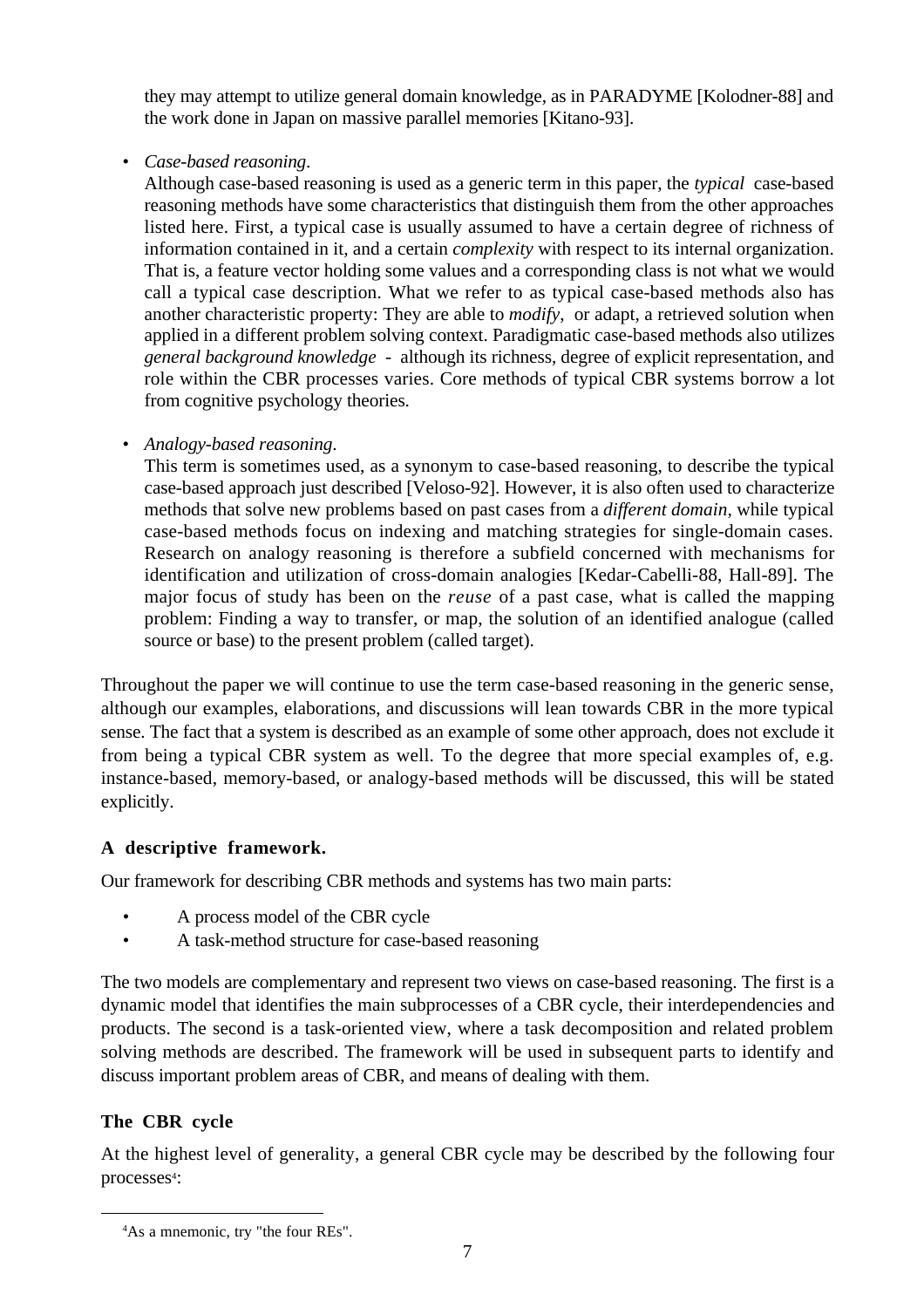- 1. RETRIEVE the most similar case or cases
- 2. REUSE the information and knowledge in that case to solve the problem
- 3. REVISE the proposed solution
- 4. RETAIN the parts of this experience likely to be useful for future problem solving

A new problem is solved by *retrieving* one or more previously experienced cases, *reusing* the case in one way or another, *revising* the solution based on reusing a previous case, and *retaining* the new experience by incorporating it into the existing knowledge-base (case-base). The four processes each involve a number of more specific steps, which will be described in the task model. In figure 1, this cycle is illustrated.



**Figure 1. The CBR Cycle**

An initial description of a problem (top of figure) defines a *new case*. This new case is used to RETRIEVE a case from the collection of *previous cases*. The *retrieved case* is combined with the new case - through REUSE - into a *solved case*, i.e. a proposed solution to the initial problem. Through the REVISE process this solution is tested for success, e.g. by being applied to the real world environment or evaluated by a teacher, and repaired if failed. During RETAIN, useful experience is retained for future reuse, and the case base is updated by a new *learned case*, or by modification of some existing cases.

As indicated in the figure, general knowledge usually plays a part in this cycle, by supporting the CBR processes. This support may range from very weak (or none) to very strong, depending on the type of CBR method. By general knowledge we here mean general domain-dependent knowledge, as opposed to specific knowledge embodied by cases. For example, in diagnosing a patient by retrieving and reusing the case of a previous patient, a model of anatomy together with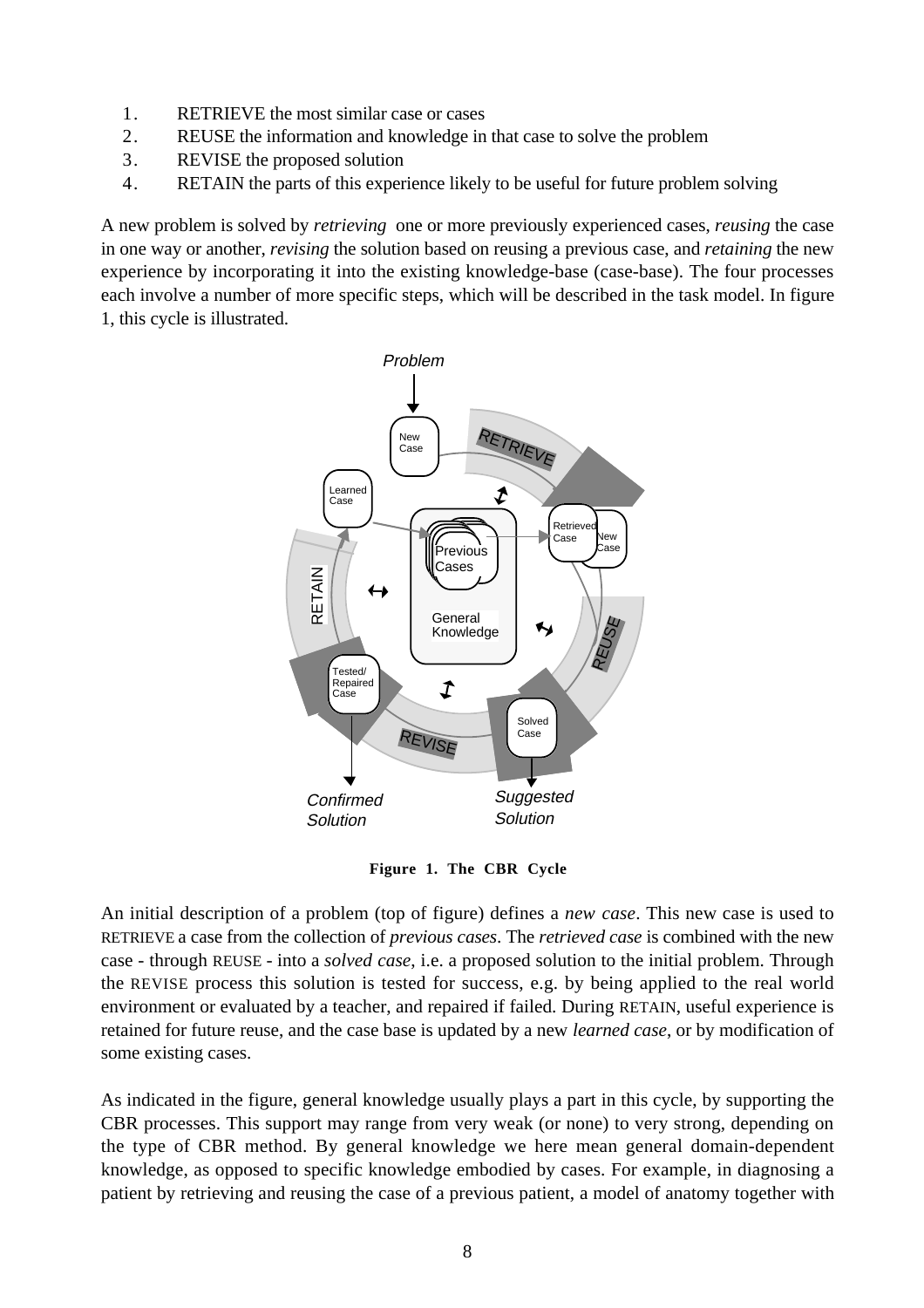causal relationships between pathological states may constitute the general knowledge used by a CBR system. A set of rules may have the same role.

# **A hierarchy of CBR tasks**

The process view just described was chosen in order to emphasize on CBR as a cycle of sequential steps. To further decompose and describe the four top-level steps, we switch to a task-oriented view, where each step, or subprocess, is viewed as a task that the CBR reasoner has to achieve. While a process-oriented view enables a global, external view to what is happening, a task oriented view is suitable for describing the detailed mechanisms from the perspective of the CBR reasoner itself. This is coherent with a task-oriented view of knowledge level modeling [Van de Velde-93]. At the knowledge level, a system is viewed as an agent which has goals, and means to achieve its goals. A system description can be made from three perspectives: Tasks, methods and domain knowledge models. Tasks are set up by the goals of the system, and a task is performed by applying one or more methods. For a method to be able to accomplish a task, it needs knowledge about the general application domain as well as information about the current problem and its context. Our framework and analysis approach is strongly influenced by knowledge level modeling methods, particularly the Components of Expertise methodology [Steels-90, Steels-93].

The task-method structure we will refer to in subsequent parts of the paper is shown in figure 2. Tasks have node names in bold letters, while methods are written in italics. The links between task nodes (plain lines) are *task decompositions*, i.e. part-of relations, where the direction of the relationship is downwards. The top-level task is problem solving and learning from experience and the method to accomplish the task is case-based reasoning (indicated in a special way by a stippled arrow). This splits the top-level task into the four major CBR tasks corresponding to the four processes of figure 1, retrieve, reuse, revise, and retain. All the four tasks are necessary in order to perform the top-level task. The retrieve task is, in turn, partitioned in the same manner (by a retrieval method) into the tasks identify (relevant descriptors), search (to find a set of past cases), initial match (the relevant descriptors to past cases), and select (the most similar case).

All task partitions in the figure are complete, i.e. the set of subtasks of a task are intended to be sufficient to accomplish the task, at this level of description. The figure does not show any control structure over the subtasks, although a rough sequencing of them is indicated by having put earlier subtasks higher up on the page than those that follow (for a particular set of subtasks). The actual control is specified as part of the problem solving method. The relation between tasks and methods (stippled lines) identify alternative methods applicable for solving a task. A method specifies the algorithm that identifies and controls the execution of subtasks, and accesses and utilizes the knowledge and information needed to do this. The methods shown are high level method classes, from which one or more specific methods should be chosen. The method set as shown is incomplete, i.e. one of the methods indicated may be sufficient to solve the task, several methods may be combined, or there may be other methods that can do the job. The methods shown in the figure are task decomposition and control methods. At the bottom level of the task hierarchy (not shown), a task is solved directly, i.e. by what may be referred to as task execution methods.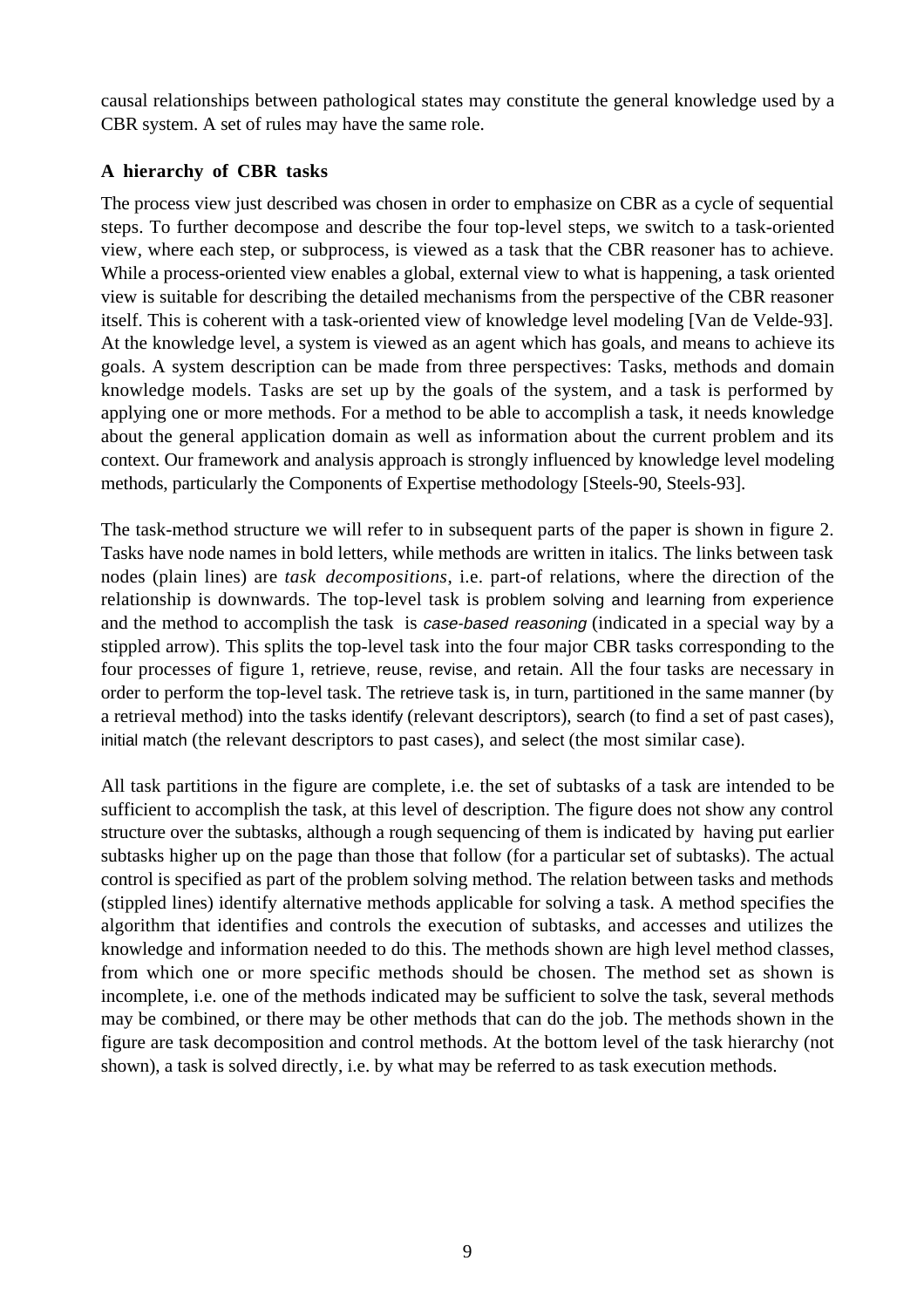

Figure 2. A task-method decomposition of CBR **Figure 2. A task-method decomposition of CBR**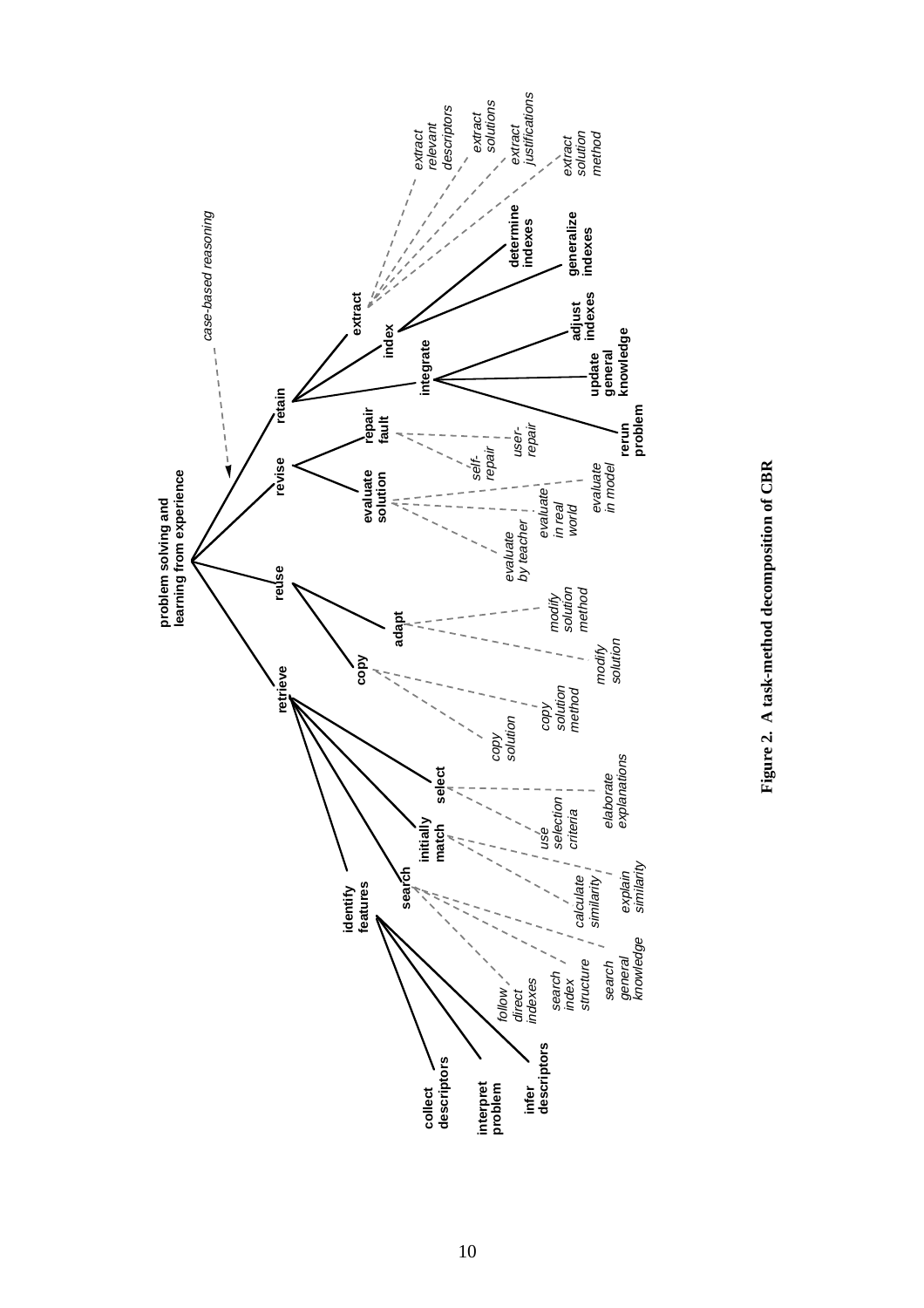# **CBR Problem Areas**

As for AI in general, there are no universal CBR methods suitable for every domain of application. The challenge in CBR as elsewhere is to come up with methods that are suited for problem solving and learning in particular subject domains and for particular application environments. In line with the task model just shown, core problems addressed by CBR research can be grouped into five areas. A set of coherent solutions to these problems constitutes a CBR method:

- *Knowledge representation*
- *Retrieval methods*
- *Reuse methods*
- *Revise methods*
- *Retain methods*

In the next five sections, we give an overview of the main problem issues related to these five areas, and exemplify how they are solved by some existing methods. Our examples will be drawn from the six systems PROTOS, CHEF, CASEY, PATDEX, BOLERO, and CREEK. In the recently published book by Janet Kolodner [Kolodner-93] these problems are discussed and elaborated to substantial depth, and hints and guidelines on how to deal with them are given.

# **4. Representation of Cases**

A case-based reasoner is heavily dependent on the structure and content of its collection of cases often referred to as its case memory. Since a problem is solved by recalling a previous experience suitable for solving the new problem, the case search and matching processes need to be both effective and reasonably time efficient. Further, since the experience from a problem just solved has to be retained in some way, these requirements also apply to the method of integrating a new case into the memory. The representation problem in CBR is primarily the problem of deciding what to store in a case, finding an appropriate structure for describing case contents, and deciding how the case memory should be organized and indexed for effective retrieval and reuse. An additional problem is how to integrate the case memory structure into a model of general domain knowledge, to the extent that such knowledge is incorporated.

In the following subsection, two influential case memory models are briefly reviewed: The dynamic memory model of Schank and Kolodner, and the category-exemplar model of Porter and Bareiss<sup>5</sup>.

# **The Dynamic Memory Model**

As previously mentioned, the first system that may be referred to as a case-based reasoner was Kolodner's CYRUS system, based on Schank's dynamic memory model [Schank-82]. The case memory in this model is a hierarchical structure of what is called 'episodic memory organization packets' (E-MOPs [Kolodner-83a, Kolodner-83b]), also referred to as generalized episodes [Koton-89]. This model was developed from Schank's more general MOP theory. The basic idea is to organize specific cases which share similar properties under a more general structure (a generalized episode). A generalized episode (GE) contains three different types of objects: *Norms*, *cases* and *indices*. Norms are features common to all cases indexed under a GE. Indices are features which discriminate between a GE's cases. An index may point to a more specific

<sup>5</sup>Other early models include Rissland and Ashley's HYPO system [Rissland-87] in which cases are grouped under a set of domain-specific dimensions, and Stanfill and Waltz' MBR model, designed for parallel computation rather than knowledge-based matching.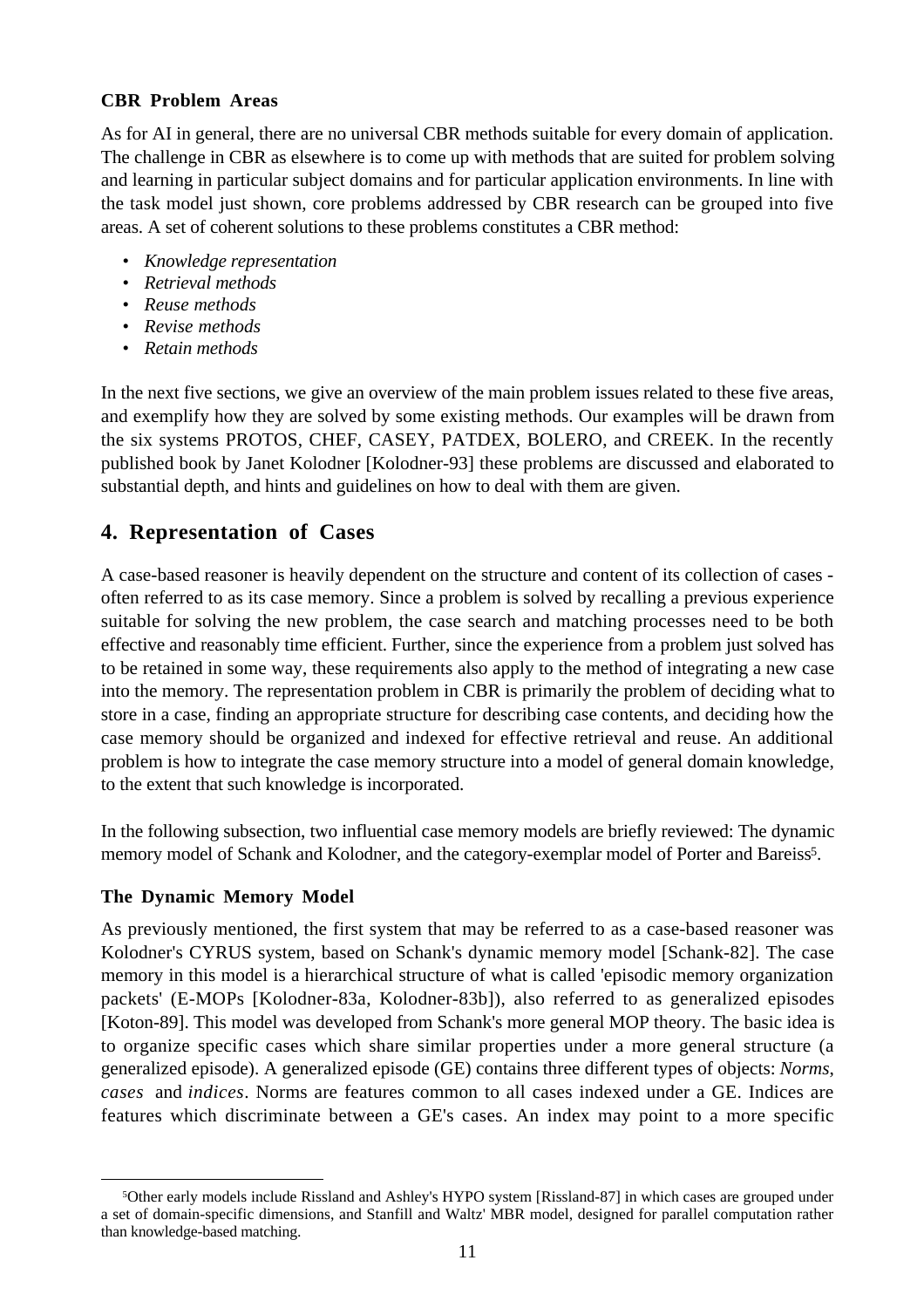generalized episode, or directly to a case. An index is composed of two terms: An index name and an index value.



**Figure 3: Structure of cases and generalized episodes.**

Figure 3 illustrates this structure. The figure illustrates a complex generalized episode, with its underlying cases and more specific GE. The entire case memory is a discrimination network where a node is either a generalized episode (containing the norms), an index name, index value or a case. Each index-value pair points from a generalized episode to another generalized episode or to a case. An index value may only point to a single case or a single generalized episode. The indexing scheme is redundant, since there are multiple paths to a particular case or GE. This is illustrated in the figure by the indexing of case1.

When a new case description is given and the best matching is searched for, the input case structure is 'pushed down' the network structure, starting at the root node. The search procedure is similar for case retrieval as for case storing. When one or more features of the case matches one or more features of a GE, the case is further discriminated based on its remaining features. Eventually, the case with most features in common with the input case is found<sup> $6$ </sup>. During storing of a new case, when a feature of the new case matches a feature of an existing case, a generalized episode is created. The two cases are then discriminated by indexing them under different indices below this generalized episode. If - during the storage of a case - two cases (or two GEs) end up under the same index, a new generalized episode is automatically created. Hence, the memory structure is *dynamic* in the sense that similar parts of two case descriptions are dynamically generalized into a GE, and the cases are indexed under this GE by their difference features.

A case is retrieved by finding the GE with most norms in common with the problem description. Indices under that GE are then traversed in order to find the case which contains most of the additional problem features. Storing a new case is performed in the same way, with the additional

<sup>6</sup>This may not be the right similarity criterion, and is mentioned just to illustrate the method. Similarity criteria may favour matching of a particular subset of features, or there may be other means of assessing case similarity. Similarity assessment criteria can in turn can be used to guide the search - for example by identifying which indexes to follow first if there is a choice to be made.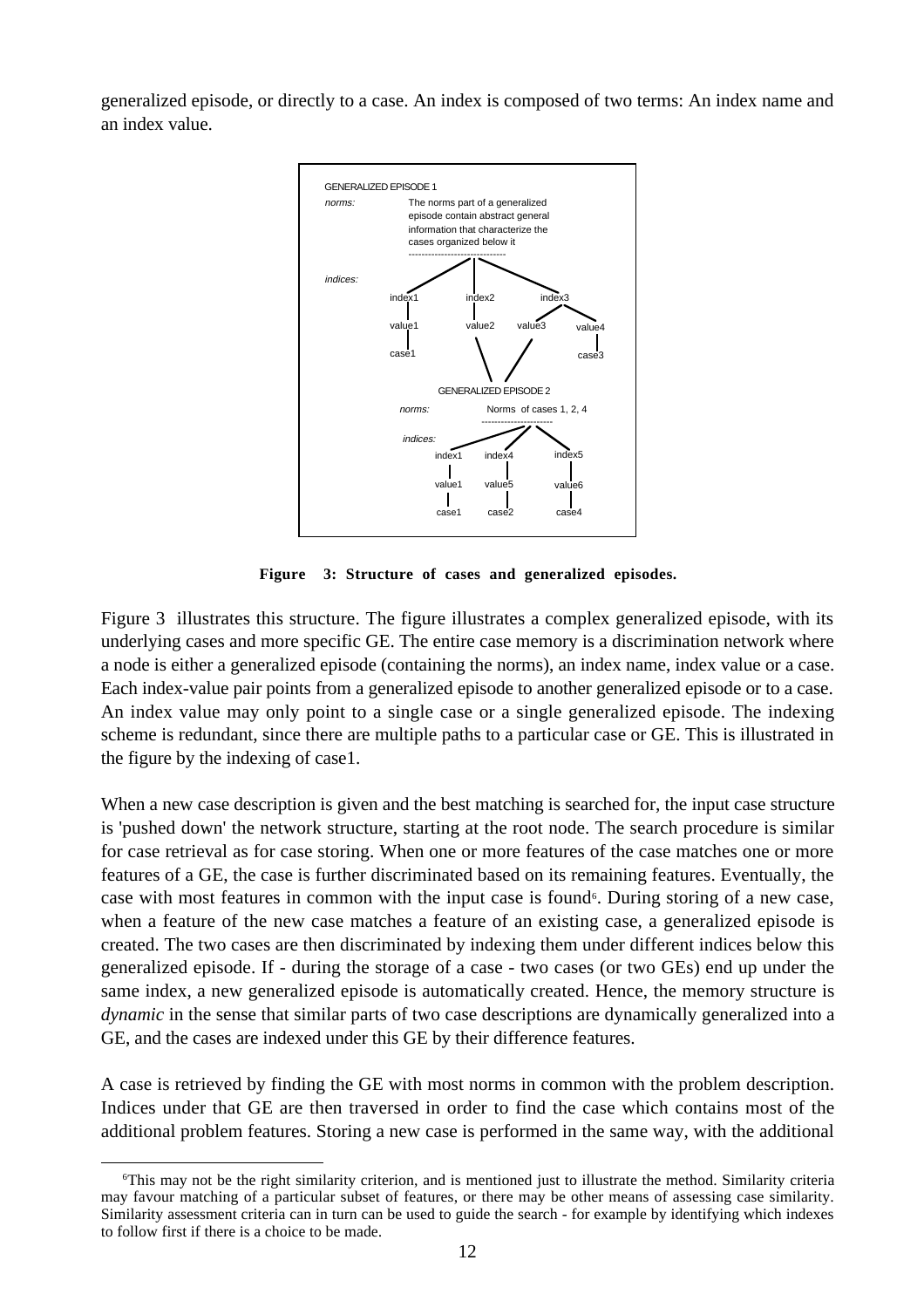process of dynamically creating generalized episodes, as described above. Since the index structure is a discrimination network, a case (or pointer to a case) is stored under each index that discriminates it from other cases. This may easily lead to an explosive growth of indices with increased number of cases. Most systems using this indexing scheme therefore put some limits to the choice of indices for the cases. In CYRUS, for example, only a small vocabulary of indices is permitted.

CASEY stores a large amount of information in its cases. In addition to all observed features, it retains the causal explanation for the diagnosis found, as well as the list of states in the heart failure model for which there was evidence in the patient. These states, referred to as generalized causal states, are also the primary indices to the cases.

The primary role of a generalized episode is as an indexing structure for matching and retrieval of cases. The dynamic properties of this memory organization, however, may also be viewed as an attempt to build a memory structure which integrates knowledge from specific episodes with knowledge generalized from the same episodes. It is therefore claimed that this knowledge organization structure is suitable for learning generalized knowledge as well as case specific knowledge, and that it is a plausible - although simplified - model of human reasoning and learning.

# **The Category & Exemplar Model**

The PROTOS system, built by Ray Bareiss and Bruce Porter [Bareiss-89, Porter-90], proposes an alternative way to organize cases in a case memory. Cases are also referred to as *exemplars*. The psychological and philosophical basis of this method is the view that 'real world', natural concepts should be defined extensionally. Further, different features are assigned different importances in describing a case's membership to a category. Any attempt to generalize a set of cases should - if attempted at all - be done very cautiously. This fundamental view of concept representation forms the basis for this memory model.

The case memory is embedded in a network structure of *categories*, *cases*, and *index pointers*. Each case is associated with a category. An index may point to a case or a category. The indices are of three kinds: Feature links pointing from problem descriptors (features) to cases or categories (called remindings), case links pointing from categories to its associated cases (called exemplar links), and difference links pointing from cases to the neighbour cases that only differs in one or a small number of features. A feature is, generally, described by a name and a value. A category's exemplars are sorted according to their degree of prototypicality in the category.

Figure 4 illustrates a part of this memory structure, i.e. the linking of features and cases (exemplars) to categories. The unnamed indices are remindings from features to a category.

Within this memory organization, the categories are inter-linked within a semantic network, which also contains the features and intermediate states (e.g. subclasses of goal concepts) referred to by other terms. This network represents a background of general domain knowledge, which enables explanatory support to some of the CBR tasks. For example, a core mechanism of case matching is a method called 'knowledge-based pattern matching'.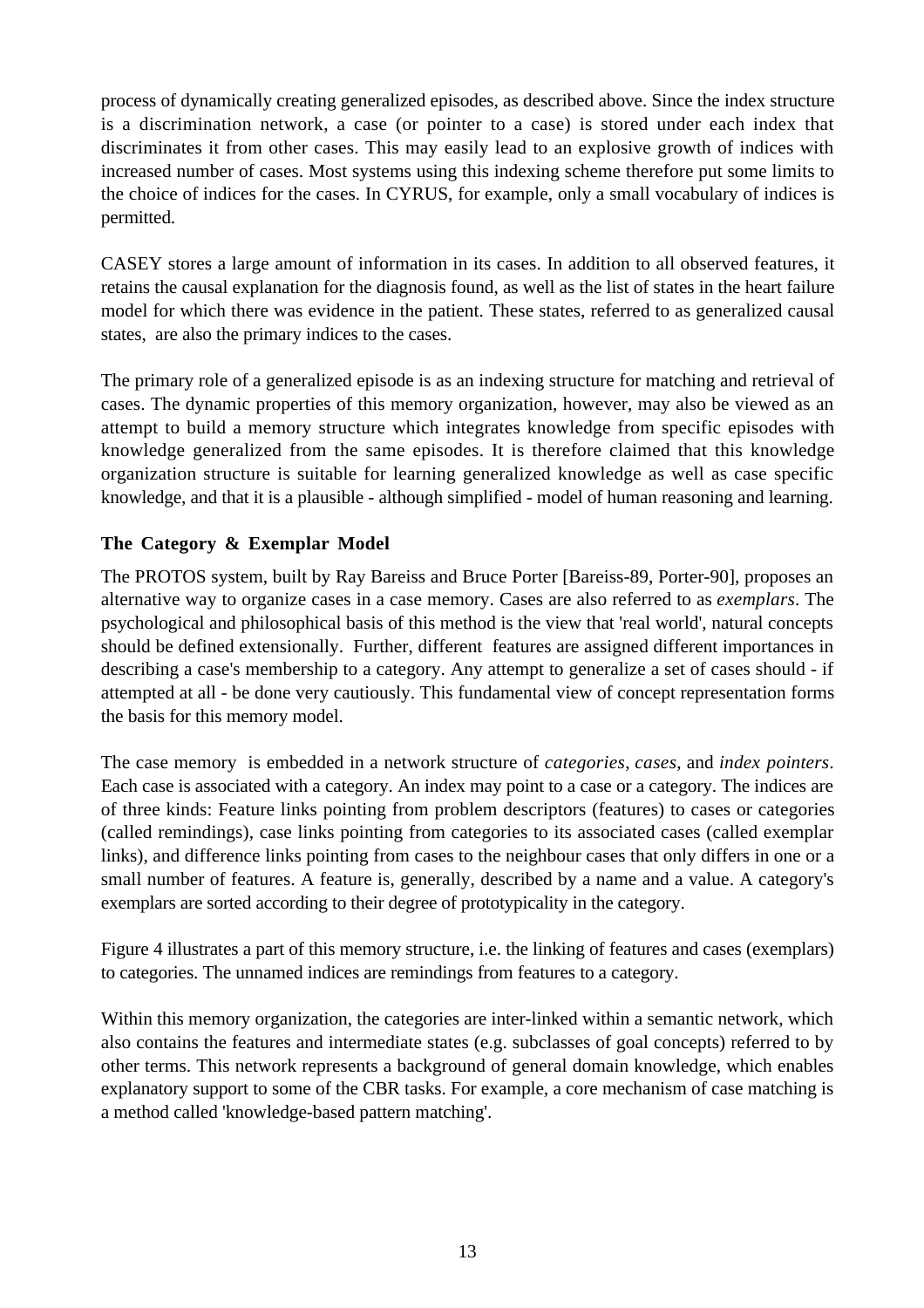

**Figure 4: The Structure of Categories, Features and Exemplars**

Finding a case in the case base that matches an input description is done by combining the input features of a problem case into a pointer to the case or category that shares most of the features. If a reminding points directly to a category, the links to its most prototypical cases are traversed, and these cases are returned. As indicated above, general domain knowledge is used to enable matching of features that are semantically similar. A new case is stored by searching for a matching case, and by establishing the appropriate feature indices. If a case is found with only minor differences to the input case, the new case may not be retained or the two cases may be merged by following taxonomic links in the semantic network.

# **5. Case Retrieval**

The Retrieve task starts with a (partial) problem description, and ends when a best matching previous case has been found. Its subtasks are referred to as Identify Features, Initially Match, Search, and Select, executed in that order. The identification task basically comes up with a set of relevant problem descriptors, the goal of the matching task is to return a set of cases that are sufficiently similar to the new case - given a similarity threshold of some kind, and the selection task works on this set of cases and chooses the best match (or at least a first case to try out).

While some case-based approaches retrieve a previous case largely based on superficial, *syntactical similarities* among problem descriptors (e.g. the CYRUS system [Kolodner-83a], ARC [Plaza-90], and PATDEX-1 [Richter-91] systems), some approaches attempt to retrieve cases based on features that have deeper, *semantical similarities* (e.g. the PROTOS [Bareiss-88], CASEY [Koton-89], GREBE [Branting-89], CREEK [Aamodt-90], and MMA [Plaza-93] systems). Ongoing work in the FABEL project, aimed to develop a decision support system for architects, explores various methods for combined reasoning and mutual support of different knowledge types [Fabel-Consortium-93]. In order to match cases based on semantic similarities and relative importance of features, an extensive body of general domain knowledge is needed to produce an explanation of why two cases match and how strong the match is. Syntactic similarity assessment - sometimes referred to as a "knowledge-poor" approach - has its advantage in domains where general domain knowledge is very difficult or impossible to acquire. On the other hand, semantical oriented approaches - referred to as "knowledge-intensive"<sup>7</sup> - are able to use the contextual meaning of a problem description in its matching, for domains where general domain knowledge is available.

<sup>7</sup>Note that syntactic oriented methods may also contain a lot of general domain knowledge, implicit in their matching methods. The distinction between knowledge-poor and knowledge-intensive is therefore related to *explicitly represented* domain knowledge. Further, it refers to *generalized* domain knowledge, since cases also contain explicit knowledge, but this is *specialized* (specific) domain knowledge.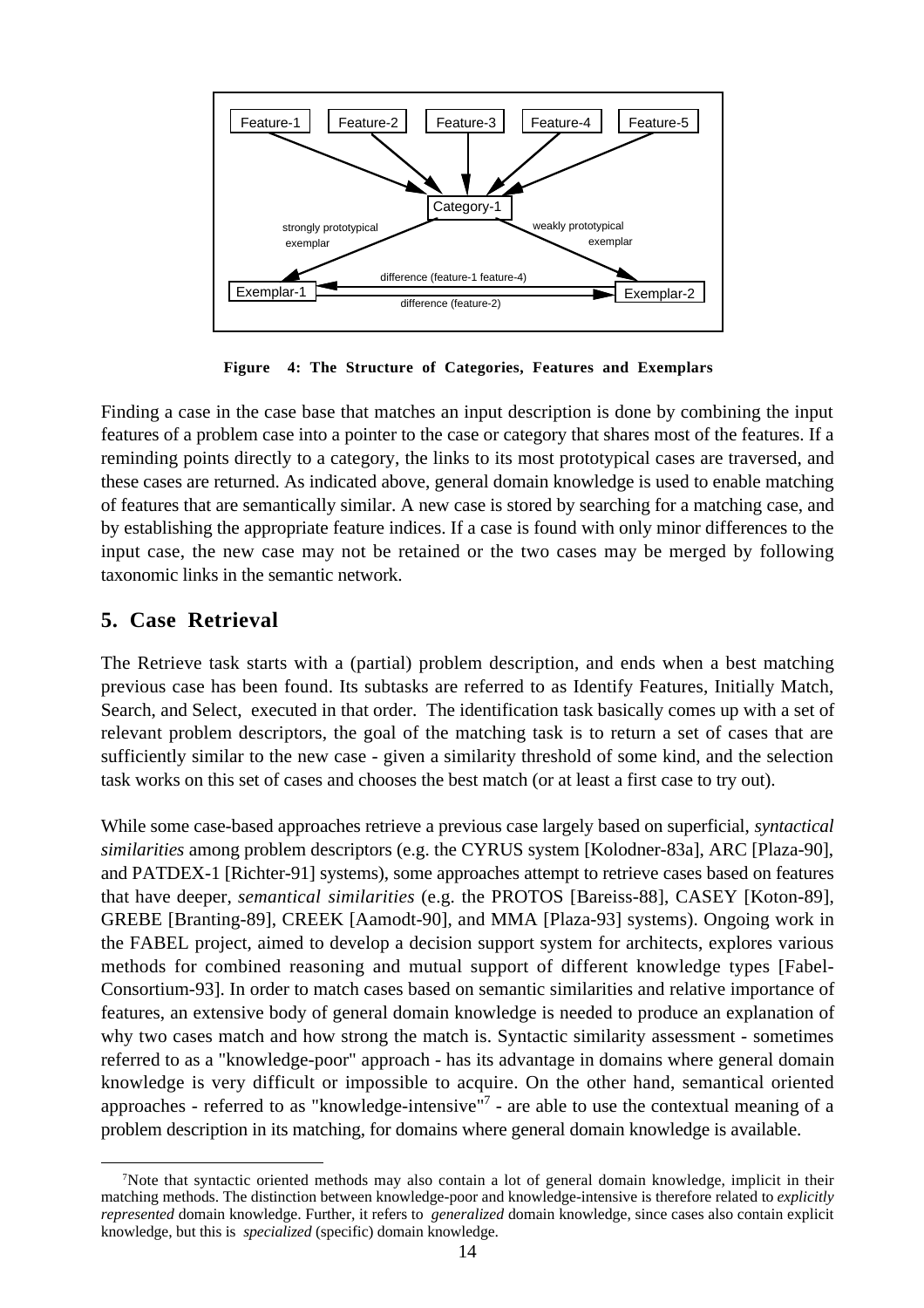A question that should be asked when deciding on a retrieval strategy, is the purpose of the retrieval task. If the purpose is to retrieve a case which is to be adapted for reuse, this can be accounted for in the retrieval method. Approaches to 'retrieval for adaptation' have for example been suggested for retrieval of cases for design problem solving [Börner-93], and for analogy reasoning [Cunningham-93, O'Hara-92].

### **Identify Feature**

To identify a problem may involve simply noticing its input descriptors, but often - and particularly for knowledge-intensive methods - a more elaborate approach is taken, in which an attempt is made to 'understand' the problem within its context. Unknown descriptors may be disregarded or requested to be explained by the user. In PROTOS, for example, if an input feature is unknown to the system, the user is asked to supply an explanation that links the feature into the existing semantic network (category structure). To understand a problem involves to filter out noisy problem descriptors, to infer other relevant problem features, to check whether the feature values make sense within the context, to generate expectations of other features, etc. Other descriptors than those given as input, may be inferred by using a general knowledge model, or by retrieving a similar problem description from the case base and use features of that case as expected features. Checking of expectations may be done within the knowledge model (cases and general knowledge), or by asking the user.

### **Initially Match**

The task of finding a good match is typically split into two subtasks: An initial matching process which retrieves a set of plausible candidates, and a more elaborate process of selecting the best one among these. The latter is the Select task, described below. Finding a set of matching cases is done by using the problem descriptors (input features) as indexes to the case memory in a direct or indirect way. There are in principle three ways of retrieving a case or a set of cases: By following direct index pointers from problem features, by searching an index structure, or by searching in a model of general domain knowledge. PATDEX implements the first strategy for its diagnostic reasoning, and the second for test selection. A domain-dependent, but global similarity metric is used to assess similarity based on surface match. Dynamic memory based systems takes the second approach, but general domain knowledge may be used in combination with search in the discrimination network. PROTOS and CREEK combines one and three, since direct pointers are used to hypothesize a candidate set which in turn is justified as plausible matches by use of general knowledge.

Cases may be retrieved solely from input features, or also from features inferred from the input. Cases that match all input features are, of course, good candidates for matching, but - depending on the strategy - cases that match a given fraction of the problem features (input or inferred) may also be retrieved. PATDEX uses a global similarity metric, with several parameters that are set as part of the domain analysis. Some tests for relevance of a retrieved case is often executed, particularly if cases are retrieved on the basis of a subset of features. For example, a simple relevance test may be to check if a retrieved solution conforms with the expected solution type of the new problem. A way to assess the degree of similarity is needed, and several 'similarity metrics' have been proposed, based on surface similarities of problem and case features.

Similarity assessment may also be more knowledge-intensive, for example by trying to understand the problem more deeply, and using the goals, constraints, etc. from this elaboration process to guide the matching [Aamodt-93]. Another option is to weigh the problem descriptors according to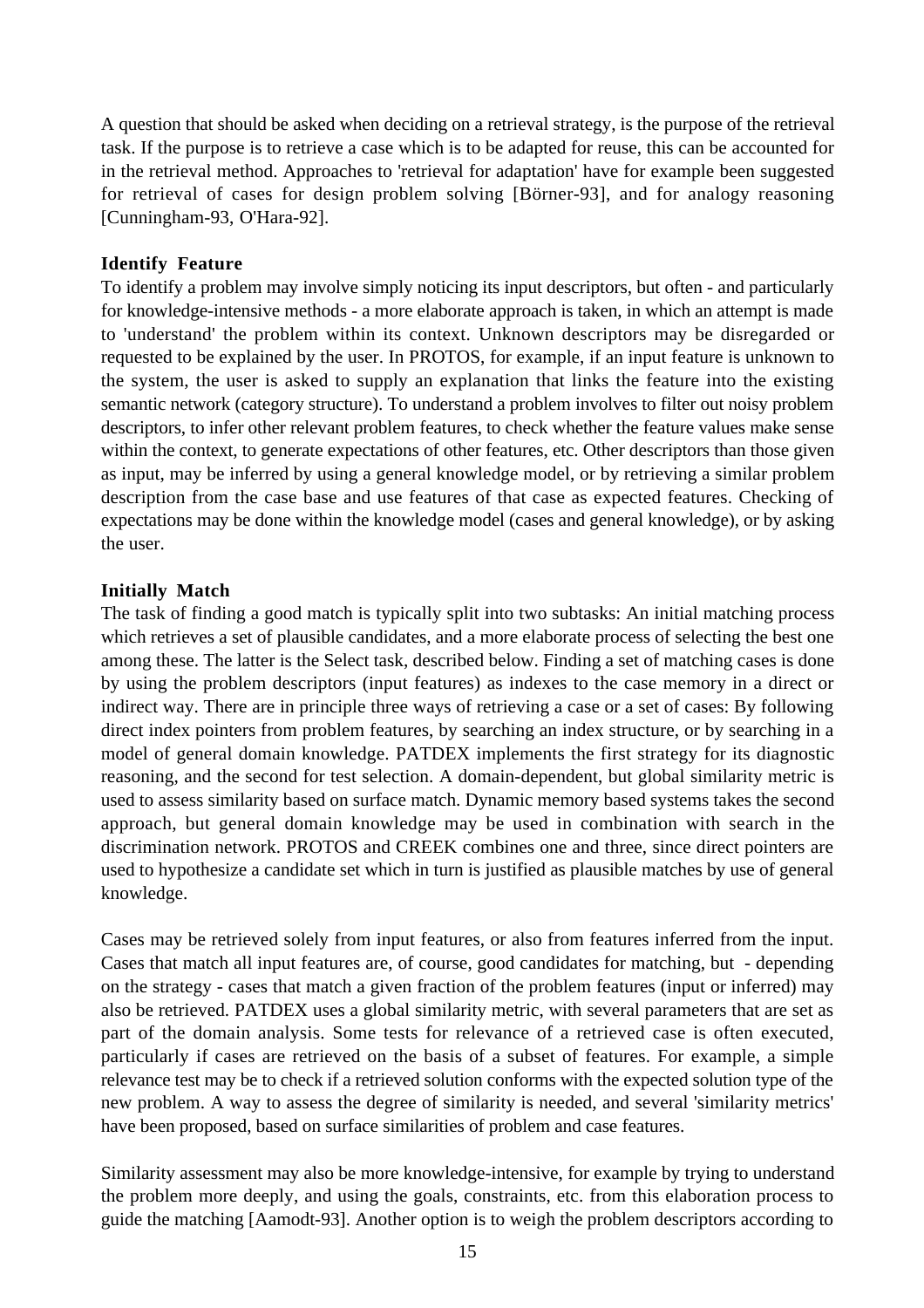their importance for characterizing the problem, during the learning phase. In PROTOS, for example, each feature in a stored case has assigned to it a degree of importance for the solution of the case. A similar mechanism is adopted by CREEK, which stores both the predictive strength (discriminatory value) of a feature with respect to the set of cases, as well as a features criticality, i.e. what influence the lack of a feature has on the case solution.

# **Select**

From the set of similar cases, a best match is chosen. This may have been done during the initial match process, but more often a set of cases are returned from that task. The best matching case is usually determined by evaluating the degree of initial match more closely. This is done by an attempt to generate explanations to justify non-identical features, based on the knowledge in the semantic network. If a match turns out not to be strong enough, an attempt to find a better match by following difference links to closely related cases is made. This subtask is usually a more elaborate one than the retrieval task, although the distinction between retrieval and elaborate matching is not distinct in all systems. The selection process typically generates consequences and expectations from each retrieved case, and attempts to evaluate consequences and justify expectations. This may be done by using the system's own model of general domain knowledge, or by asking the user for confirmation and additional information. The cases are eventually ranked according to some metric or ranking criteria. Knowledge-intensive selection methods typically generate explanations that support this ranking process, and the case that has the strongest explanation for being similar to the new problem is chosen. Other properties of a case that are considered in some CBR systems include relative importance and discriminatory strengths of features, prototypicality of a case within its assigned class, and difference links to related cases.

# **6. Case Reuse**

The reuse of the retrieved case solution in the context of the new case focuses on two aspects: (a) the differences among the past and the current case and (b) what part of a retrieved case can be transferred to the new case.

# **Copy**

In simple classification tasks the differences are abstracted away (they are considered non relevant while similarities are relevant) and the solution class of the retrieved case is transferred to the new case as its solution class. This is a trivial type of reuse. However, other systems have to take into account differences in (a) and thus the reused part (b) cannot be directly transferred to the new case but requires an *adaptation* process that takes into account those differences.

# **Adapt**

There are two main ways to reuse past cases<sup>8</sup>: (1) reuse the past case solution (transformational reuse), and (2) reuse the past method that constructed the solution (derivational reuse). In transformational reuse the past case solution is not directly a solution for the new case but there exists some knowledge in the form of transformational operators {T} such that applied to the old solution they transform it into a solution for the new case. A way to organize this T operators is to index them around the differences detected among the retrieved and current cases. An example of this is CASEY, where a new causal explanation is built from the old causal explanations by rules with condition-part indexing differences and with a transformational operator T at the action part of the rule. Transformational reuse does not look how a problem is solved but focuses on the

<sup>8</sup> We adapt here the distinction between transformational and derivational analogy, put forth in [Carbonell-86].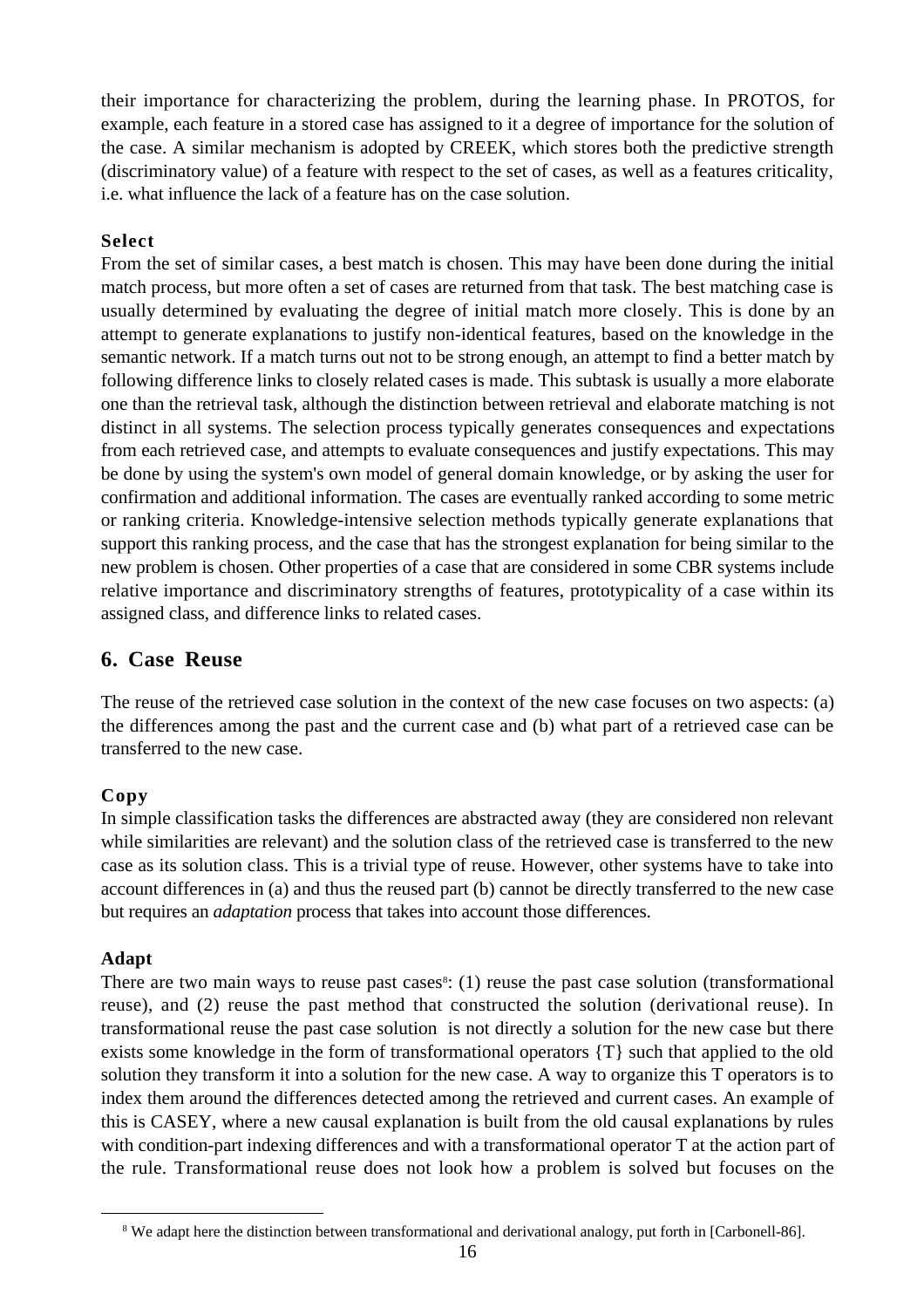equivalence of solutions, and this requires a strong domain-dependent model in the form of transformational operators {T} plus a control regime to organize the operators application.

Derivational reuse looks at how the problem was solved in the retrieved case. The retrieved case holds information about the method used for solving the retrieved problem including a justification of the operators used, subgoals considered, alternatives generated, failed search paths, etc. Derivational reuse then reinstantiates the retrieved method to the new case and "replays" the old plan into the new context (usually general problem solving systems can be seen here as planning systems). During the replay successful alternatives, operators, and paths will be explored first while filed paths will be avoided; new subgoals are pursued based on the old ones and old subplans can be recursively retrieved for them. An example of derivational reuse is the Analogy/Prodigy system that reuses past plans guided by commonalties of goals and initial situations, and resumes a meansends planning regime if the retrieved plan fails or is not found.

# **7. Case Revision**

When a case solution generated by the reuse phase is not correct, an opportunity for learning from failure arises. This phase is called case revision and consists of two tasks: (1) evaluate the case solution generated by reuse. If successful, learning from the success (case retainment, see next section), (2) otherwise repair the case solution using domain-specific knowledge.

# **Evaluate solution**

The evaluation task takes the result from applying the solution in the real environment (asking a teacher or performing the task in the real world). This is usually a step outside the CBR system, since it - at least for a system in normal operation - involves the application of a suggested solution to the real problem. The results from applying the solution may take some time to appear, depending on the type of application. In a medical decision support system, the success or failure of a treatment may take from a few hours up to several months. The case may still be learned, and be available in the case base in the intermediate period, but it has to be marked as a non-evaluated case. A solution may also be applied to a simulation program that is able to generate a correct solution. This is used in CHEF, where a solution (i.e. a cooking recipe) is applied to an internal model assumed to be strong enough to give the necessary feedback for solution repair.

# **Repair fault**

Case repair involves detecting the errors of the current solution and retrieving or generating explanations for them. The best example is the CHEF system, where causal knowledge is used to generate an explanation of why certain goals of the solution plan were not achieved. CHEF learns the general situations that will cause the failures using an explanation-based learning technique. This is included into a failure memory that is used in the reuse phase to predict possible shortcomings of plans. This form of learning moves detection of errors in a post hoc fashion to the elaboration plan phase were errors can be predicted, handled and avoided. A second task of the revision phase is the solution repair task. This task uses the failure explanations to modify the solution in such a way that failures do not occur. For instance, the failed plan in the CHEF system is modified by a repair module that adds steps to the plan that will assure that the causes of the errors will not occur. The repair module possesses general causal knowledge and domain knowledge about how to disable or compensate causes of errors in the domain. The revised plan can then be retained directly (if the revision phase assures its correctness) or it can be evaluated and repaired again.

# **8. Case Retainment - Learning**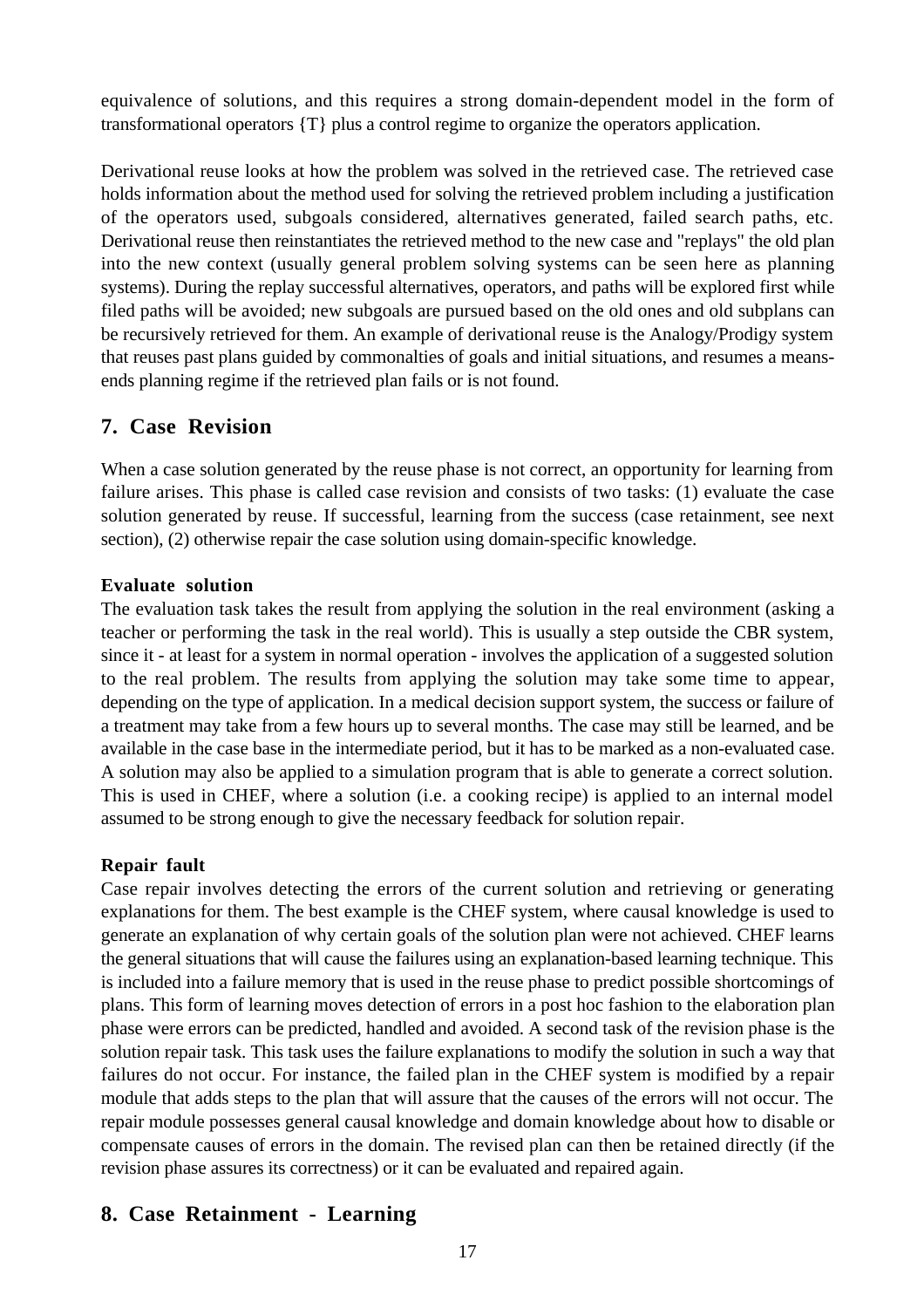This is the process of incorporating what is useful to retain from the new problem solving episode into the existing knowledge. The learning from success or failure of the proposed solution is triggered by the outcome of the evaluation and possible repair. It involves selecting which information from the case to retain, in what form to retain it, how to index the case for later retrieval from similar problems, and how to integrate the new case in the memory structure.

# **Extract**

In CBR the case base is updated no matter how the problem was solved. If it was solved by use of a previous case, a new case may be built or the old case may be generalized to subsume the present case as well. If the problem was solved by other methods, including asking the user, an entirely new case will have to be constructed. In any case, a decision need to be made about what to use as the source of learning. Relevant problem descriptors and problem solutions are obvious candidates. But an explanation or another form of justification of why a solution is a solution to the problem may also be marked for inclusion in a new case. In CASEY and CREEK, for example, explanations are included in retained cases, and reused in later modification of the solution. CASEY uses the previous explanation structure to search for other states in the diagnostic model which explains the input data of the new case, and to look for causes of these states as answers to the new problem. This focuses and speeds up the explanation process, compared to a search in the entire domain model. The last type of structure that may be extracted for learning is the problem solving method, i.e. the strategic reasoning path, making the system suitable for derivational reuse.

Failures, i.e. information from the Revise task, may also be extracted and retained, either as separate failure cases or within total-problem cases. When a failure is encountered, the system can then get a reminding to a previous similar failure, and use the failure case to improve its understanding of - and correct - the present failure.

# **Index**

The 'indexing problem' is a central and much focused problem in case-based reasoning. It amounts to deciding what type of indexes to use for future retrieval, and how to structure the search space of indexes. Direct indexes, as previously mentioned, skips the latter step, but there is still the problem of identifying what type of indexes to use. This is actually a knowledge acquisition problem, and should be analyzed as part of the domain knowledge analysis and modeling step. A trivial solution to the problem is of course to use all input features as indices. This is the approach of syntax-based methods within instance-based and memory-based reasoning. In the memory-based method of CBR-Talk [Stanfill-86], for example, relevant features are determined by matching, in parallel, all cases in the case-base, and filtering out features that belong to cases with few features in common with the problem case.

In CASEY, a two-step indexing method is used. Primary index features are - as referred to in the section on representation - general causal states in the heart failure model that are part of the explanation of the case. When a new problem enters, the features are propagated in the heart failure model, and the states that explain the features are used as indices to the case memory. The observed features themselves are used as secondary features only.

# **Integrate**

This is the final step of updating the knowledge base with new case knowledge. If no new case and index set has been constructed, it is the main step of Retain. By modifying the indexing of existing cases, CBR systems learn to become better similarity assessors. The tuning of existing indexes is an important part of CBR learning. Index strengths or importances for a particular case or solution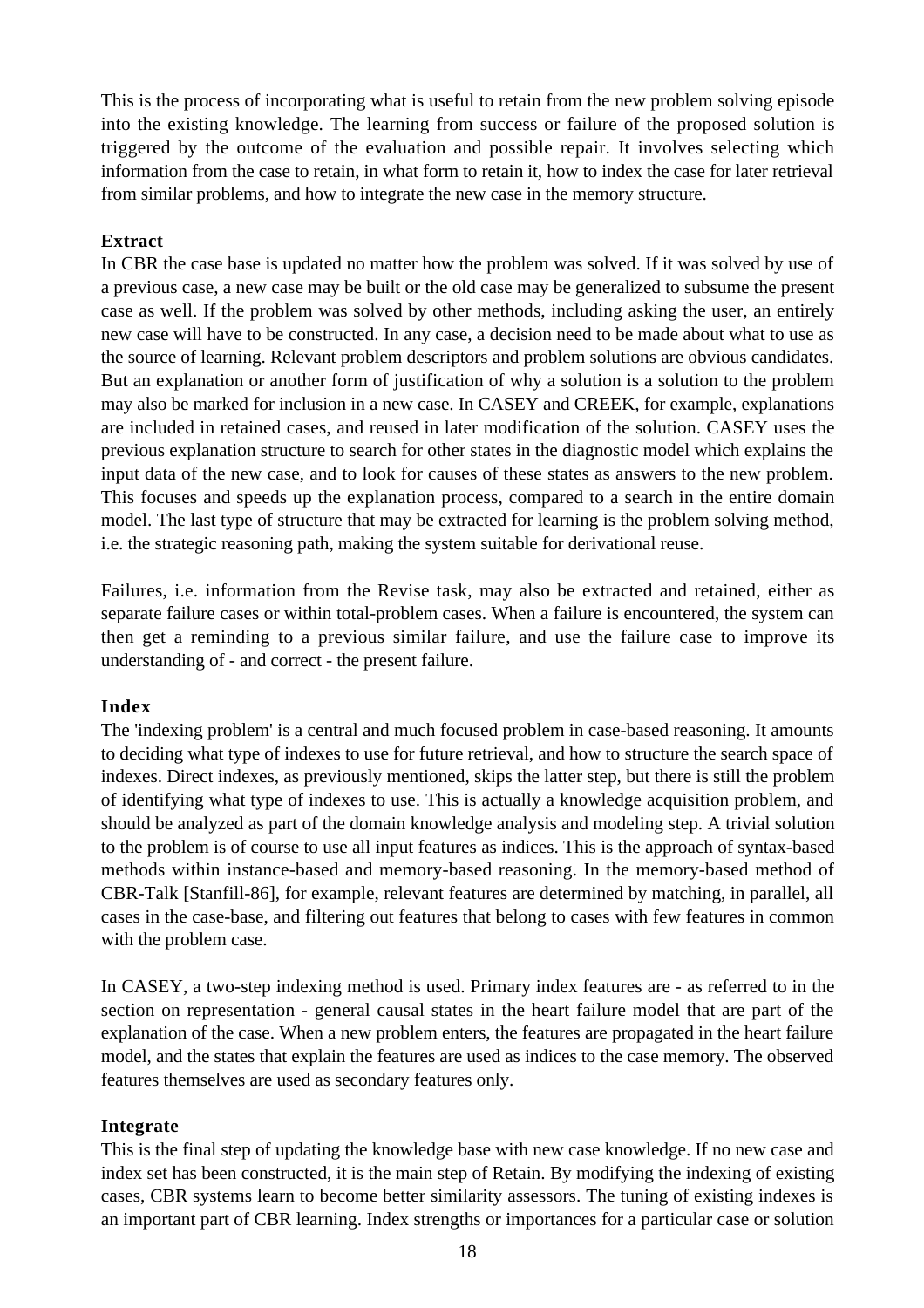are adjusted due to the success or failure of using the case to solve the input problem. For features that have been judged relevant for retrieving a successful case, the association with the case is strengthened, while it is weakened for features that lead to unsuccessful cases being retrieved. In this way, the index structure has a role of tuning and adapting the case memory to its use. PATDEX has a special way to learn feature relevance: A relevance matrix links possible features to the diagnosis for which they are relevant, and assign a weight to each such link. The weights are updated, based on feedback of success or failure, by a connectionist method.

In knowledge-intensive approaches to CBR, learning may also take place within the general conceptual knowledge model, for example by other machine learning methods (see next section) or through interaction with the user. Thus, with a proper interface to the user (whether a competent end user or an expert) a system may incrementally extend and refine its general knowledge model, as well as its memory of past cases, in the normal course of problem solving. This is an inherent method in the PROTOS system, for example. All general knowledge in PROTOS is assumed to be acquired in such a bottom-up interaction with a competent user.

The case just learned may finally be tested by re-entering the initial problem and see whether the system behaves as wanted.

# **9. Integrated approaches**

Most CBR systems make use of general domain knowledge in addition to knowledge represented by cases. Representation and use of that domain knowledge involves integration of the case-based method with other methods and representations of problem solving, for instance rule-based systems or deep models like causal reasoning. The overall architecture of the CBR *system* has to determine the interactions and control regime between the CBR *method* and the other components. For instance, the CASEY system integrates a model-based causal reasoning program to diagnose heart diseases. When the case-based method fails to provide a correct solution CASEY executes the model-based method to solve the problem and stores the solution as a new case for future use. Since the model-based method is complex and slow, the case-based method in CASEY is essentially a way to achieve speed-up learning. The integration of model-based reasoning is also important for the case-based method itself: the causal model of the disease of a case is what is retrieved and reused in CASEY.

An example of integrating rules and cases is the BOLERO system [Lopez-93]. BOLERO is a metalevel architecture where the base-level is composed of rules embodying knowledge to diagnose the plausible pneumonias of a patient, while the meta-level is a case-based planner that, at every moment, is able to dictate which diagnoses are worthwhile to consider. Thus in BOLERO the rulebased level contains domain knowledge (how to deduce plausible diagnosis from patient facts) while the meta-level contains strategic knowledge (it plans, from all possible goals, which are likely to be successfully achieved). The case-based planner is therefore used to control the space searched by the rule-based level, achieving a form of speed-up learning. The control regime between the two components is interesting: the control passes to the meta-level whenever some new information is known at the base level, assuring that the system is dynamically able to generate a more appropriate strategic plan. This control regime in the meta-level architecture assures that the case-based planner is capable of *reactive behaviour*, i.e. of modifying plans reacting to situation changes. Also the clear separation of rule-based and case-based methods in two different levels of computation is important: it clarifies their distinction and their interaction.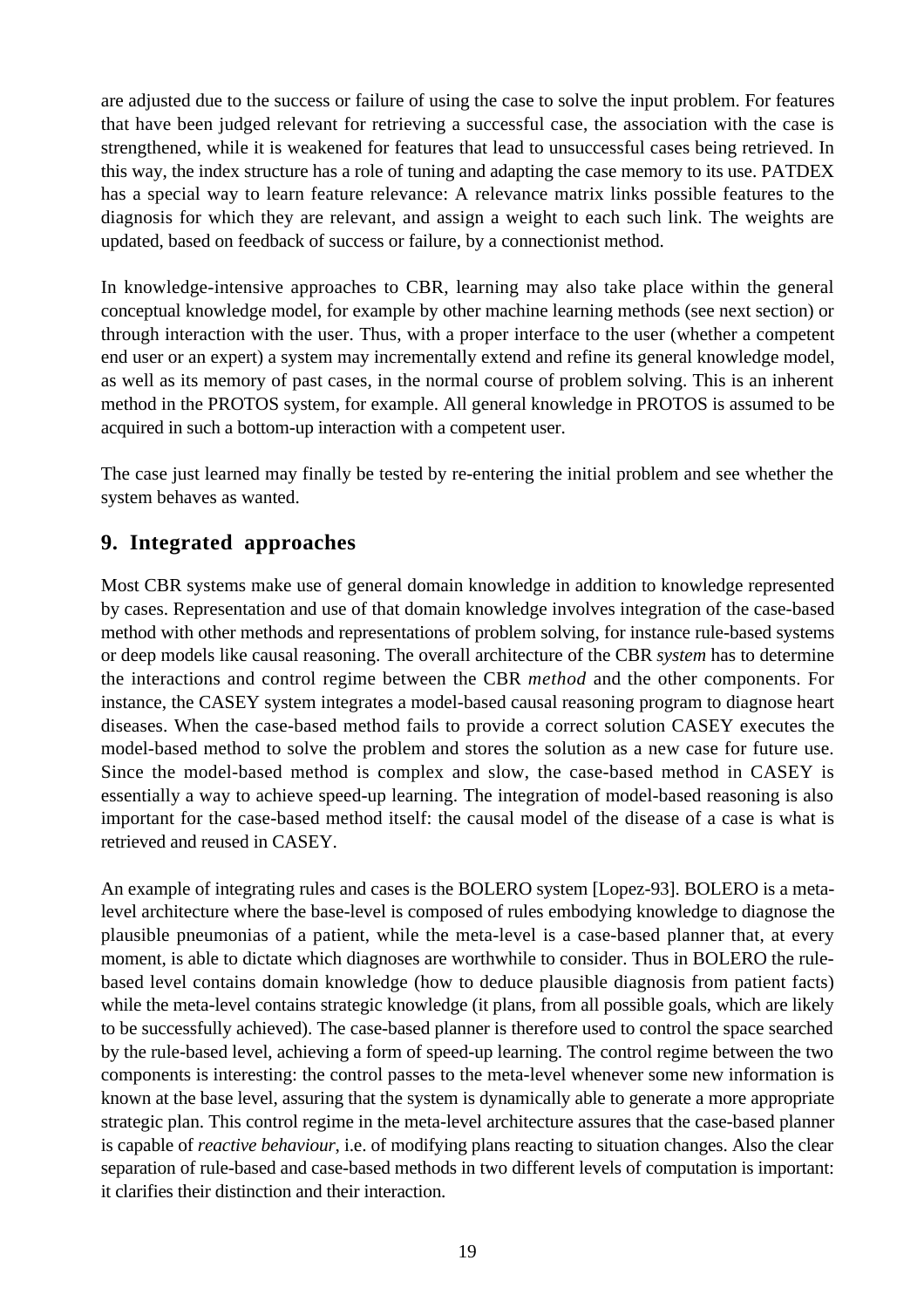The integration of CBR with other reasoning paradigms is closely related to the general issue of architectures for unified problem solving and learning. These approach is a current trend in machine learning with architectures such as Soar, Theo, or Prodigy. CBR as such is a form of combining problem solving (through retrieval and reuse) and learning (through retainment). However, as we have seen, other forms of representation and reasoning are usually integrated into a CBR system and thus the general issue is an important dimension into CBR research. In the CREEK architecture, the cases, heuristic rules, and deep models are integrated into a unified knowledge structure. The main role of the general knowledge is to provide explanatory support to the casebased processes [Aamodt-93], rules or deep models may also be used to solve problems on their own if the case-based method fails. Usually the domain knowledge used in a CBR system is acquired through knowledge acquisition in the normal way for knowledge-based systems. Another option would be to also learn that knowledge from the cases. In this situation it can be learnt in a case-based way or by induction. This line of work is currently being developed in Europe by systems like the Massive Memory Architecture and INRECA [Manago-93]. These systems are closely related to the *multistrategy learning systems* [Michalski 92]: the issues of integrating different problem solving and learning methods are essential to them.

The Massive Memory Architecture (MMA) [Plaza 93a] is an integrated architecture for learning and problem solving based on reuse of case experiences retained in the systems memory. A goal of MMA is understanding and implementing the relationship between learning and problem solving into a reflective or introspective framework: the system is able to inspect its own past behaviour in order to learn how to change its structure so as to improve is future performance. Case-based reasoning methods are implemented by retrieval methods (to retrieve past cases), a language of preferences (to select the best case) and a form of derivational analogy (to reuse the retrieved method into the current problem). A problem in the MMA does not use one CBR method, since several CBR methods can be programmed for different subgoals by means of specific retrieval methods and domain-dependent preferences. Learning in MMA is viewed as a form of introspective inference, where the reasoning is not about a domain but about the past behaviour of the system and about ways to modify and improve this behaviour. This view supports integration of case-based learning as well as of other forms of learning from examples, like inductive methods, which are also integrated into the MMA and combined with case-based methods.

# **10. Example applications and tools**

As a relatively young field, CBR can not yet brag about a lot of fielded applications. But there are some. We briefly summarize two of these systems, to illustrate how CBR methods can successfully realize knowledge-based decision support systems.

# **Two Fielded Applications**

At Lockheed, Palo Alto, the first fielded CBR system was developed. The problem domain is optimization of autoclave loading for heat treatment of composite materials [Hennesy-92]. The autoclave is a large convection oven, where airplane parts are treated in order to get the right properties. Different material types need different heating and cooling procedures, and the task is to load the autoclave for optimized throughput, i.e. to select the parts that can be treated together, and distribute them in the oven so that their required heating profiles are taken care of. There are always more parts to be cured than the autoclave can take in one load. The knowledge needed to perform this task reasonably well used to reside in the head of a just a few experienced people. There is no theory and very few generally applicable schemes for doing this job, so to build up experience in the form of previously successful and unsuccessful situations is important. The motivation for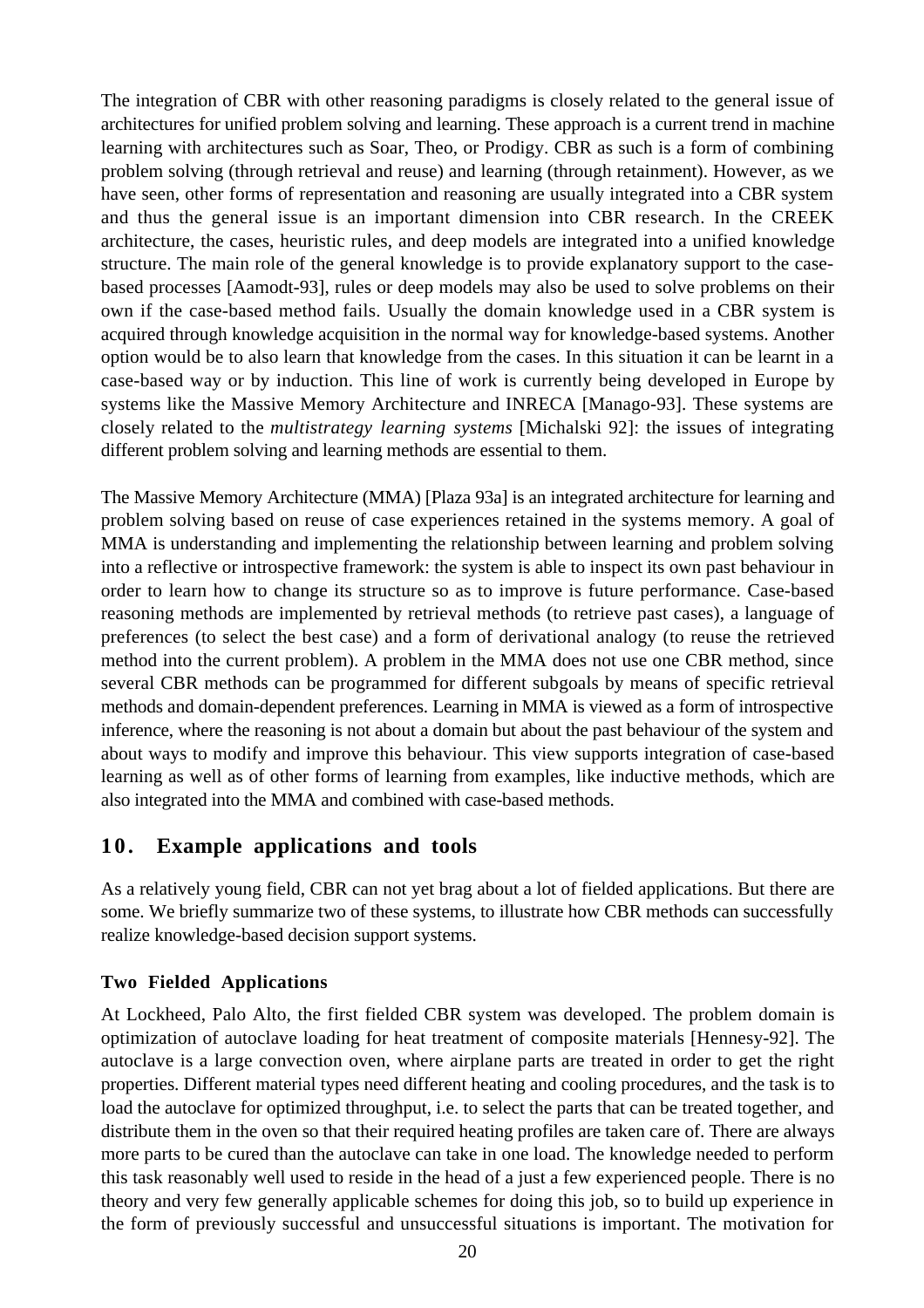developing this application was to be able to remember the relevant earlier situations. Further, a decision support system would enable other people than the experts to do the job, and to help training new personnel. The development of the system started in 1987, and it has been in regular use since the fall 1990. The results so far are very positive. The current system handles the configuration of one loading operation in isolation, and an extended system to handle the sequencing of several loads is under testing. The development strategy of the application has been to hold a low-risk profile, and to include more advanced functionalities and solutions as experience with the system has been gained over some time.

The second application has been developed at General Dynamics, Electric Boat Division [Brown-91]. During construction of ships, a frequently re-occurring problem is the selection of the most appropriate mechanical equipment, and to fit it to its use. Most of these problems can be handled by fairly standard procedures, but some problems are harder and occur less frequently. These type of problems - referred to as "non-conformances" - also repeat over time, and because regular procedures are missing, they consume a lot of resources to get solved. General Dynamics wanted to see whether a knowledge-based decision support tool could reduce the cost of these problems. The application domain chosen was the selection and adjustment of valves for on-board pipeline systems. The development of the first system started in 1986, using a rule-based systems approach. The testing of the system on real problems initially gave positive results, but problems of brittleness and knowledge maintenance soon became apparent. In 1988 a feasibility study was made of the use of case-based reasoning methods instead of rules, and a prototype CBR system was developed. The tests gave optimistic results, and an operational system was fielded in 1990. The rule-base was taken advantage of in structuring the case knowledge and filling the initial case base. In the fall of 1991 the system was continually used in three out of four departments involved with mechanical construction. A quantitative estimate of cost reductions has been made: The rule-based system took 5 man-years to develop, and the same for the CBR system (2 man-years of studies and experimental development and 3 man-years for the prototype and operational system). This amounts to \$750.000 in total costs. In the period December 90 - September 91 20.000 non-conformances were handled. The cost reduction, compared to previous costs of manual procedures, was about 10%, which amounts to a saving of \$240.000 in less than one year.

There are many any other applications in test use or more or less regular use. A rapidly growing application type is "help desk systems" [Kolodner-92, Simoudis-92], where basically case-based indexing and retrieval methods are used to retrieve cases, which then are viewed as information chunks for the user, instead of sources of knowledge for reasoning<sup>9</sup>. Such a system can also be a first step towards a more full-fledged CBR system.

### **Tools**

Several commercial companies offer shells for building CBR systems. Just as for rule-based systems shells, they enable you to quickly develop applications, but at the expense of flexibility of representation, reasoning approach and learning methods. In [Harmon-92] Paul Harmon reviewed four such shells: ReMind from Cognitive Systems Inc., CBR Express/ART-IM from Inference Corporation, Esteem from Esteem Software Inc., and Induce-it (later renamed to CasePower) from Inductive Solutions, Inc. The first three of these were reviewed more thoroughly by Thomas Schult for the German AI journal [Schult-92]. The example of CBR Express and ART-IM is typical, since

<sup>9</sup>A gradual transition from such a system, starting with some help desk and information filtering [AI-Com-92] functions, and moving to an advice-giving case-based decision support tool, is the approach taken in a system currently being specified for the Norwegian oil industry [Nordbø-92].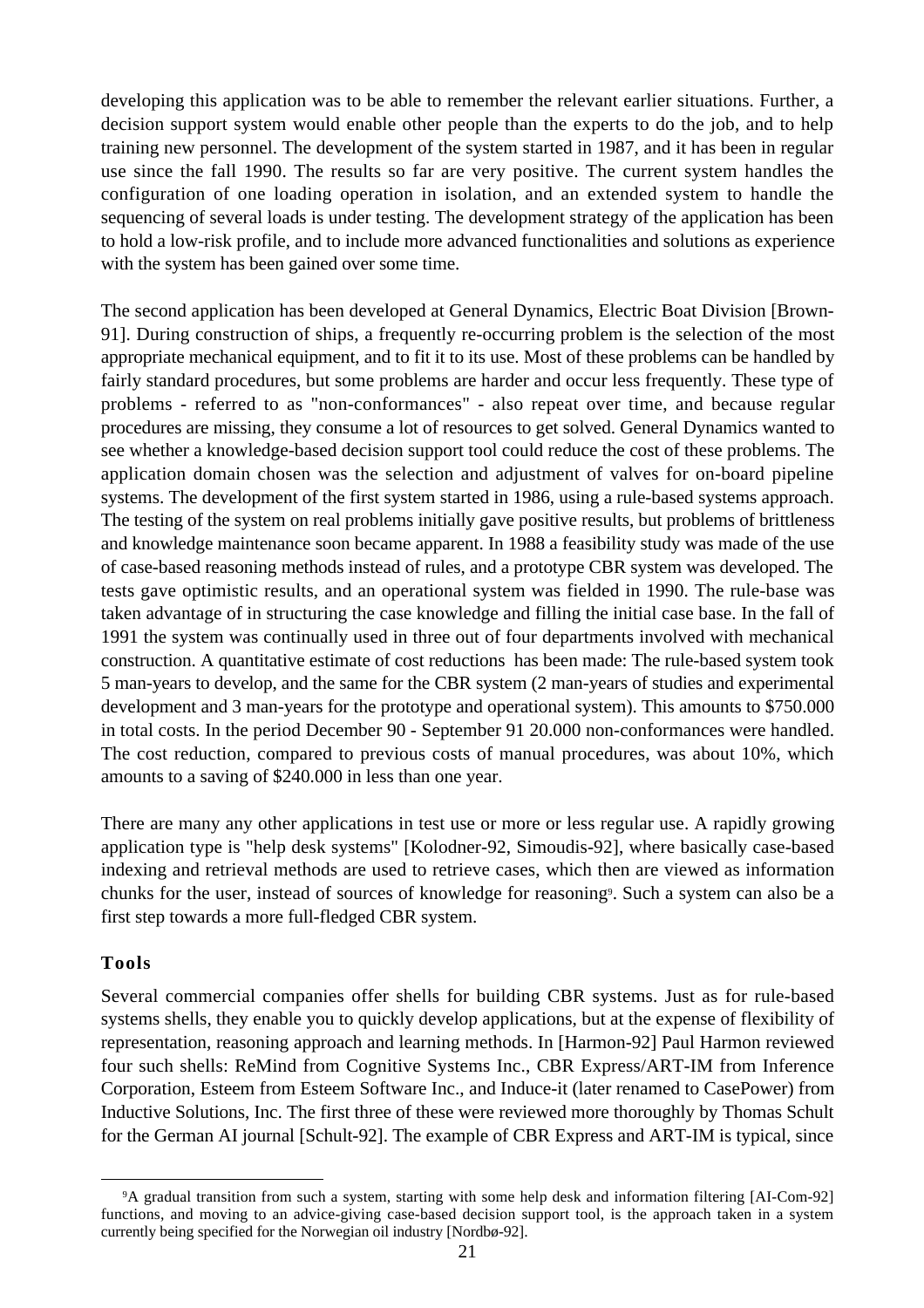many vendors offer CBR extensions to an existing tool. On the European scene Acknosoft in Paris offers the shell KATE-CBR as part of their CaseCraft Toolbox, Isoft, also in Paris, has a shell called ReCall. TechInno in Kaiserslautern has S3-Case, a PATDEX-derived tool that is part of their S3 environment for technical systems maintenance.

As an example of functionality, the ReMind shell offers an interactive environment for acquisition of cases, domain vocabulary, indexes and prototypes. The user may define hierarchical relations among attributes and a similarity measure based on them. Indexing is done inductively by building a decision tree and allowing the user to graphically edit the importance of attributes. Several retrieval methods are supported: (1) inductive retrieval matching the most specific prototype in a prototype hierarchy, (2) nearest neighbour retrieval, and (3) SOL-like template retrieval. Case adaptation is based on formulas that adjust values based on retrieved vs. new case differences. ReMind also has the capability of representing causal relationships using a qualitative model. The first commercial products appeared in 1991 including Help-Desk systems, technical diagnosis, classification and prediction, control and monitoring, planning, and design applications. ReMind is a trade mark of Cognitive Systems Inc. and was developed with the DARPA support.

ReCall is a CBR system trademark of ISoft, a Paris based AI company, and applications include (according to ISoft) help desk systems, fault diagnosis, bank loan analysis, control and monitoring. Retrieval methods are a combination of methods (1) and (2) in ReMind, but it offers standard adaptation mechanisms such as vote and analogy, and a library of adaptation methods.

The KATE-CBR tool, named CaseWork, integrates an instance-based CBR approach within a tool for inductive learning of, and problem solving from, decision trees. The inductive and case-based methods can be used separately, or integrated into a single combined method. There are editor facilities to graphically build parts of the case/index structure, and to generate user dialogues. The tool has incorporated initial results on integration of case-based and inductive methods from the INRECA project [Manago-93].

Some academic CBR tools are freely available, e.g. by anonymous ftp, or via contacting the developers.10

# **11. Conclusions and Future trends**

Summarizing the paper, we can say that case-based reasoning (CBR) puts forward a paradigmatic way to attack AI issues, namely problem solving, learning, usage of general and specific knowledge, combining different reasoning methods, etc. In particular we have seen that CBR emphasizes problem solving and learning as two sides of the same coin: problem solving uses the results of past learning episodes while problem solving provides the backbone of the experience from which learning advances. The current state of the art in Europe regarding CBR is characterized by a strong influence of the USA ideas and CBR systems, although Europe is catching up and provides a somewhat different approach to CBR, particularly in its many activities related to integration of CBR and other approaches and by its movement toward the development of application-oriented CBR systems.

<sup>&</sup>lt;sup>10</sup> Protos, for example, is available from the University of Texas, and code for implementing a simple version of dynamic memory, as described in [Riesbeck-89], is available from the Institute of Learning Sciences at Northwestern University.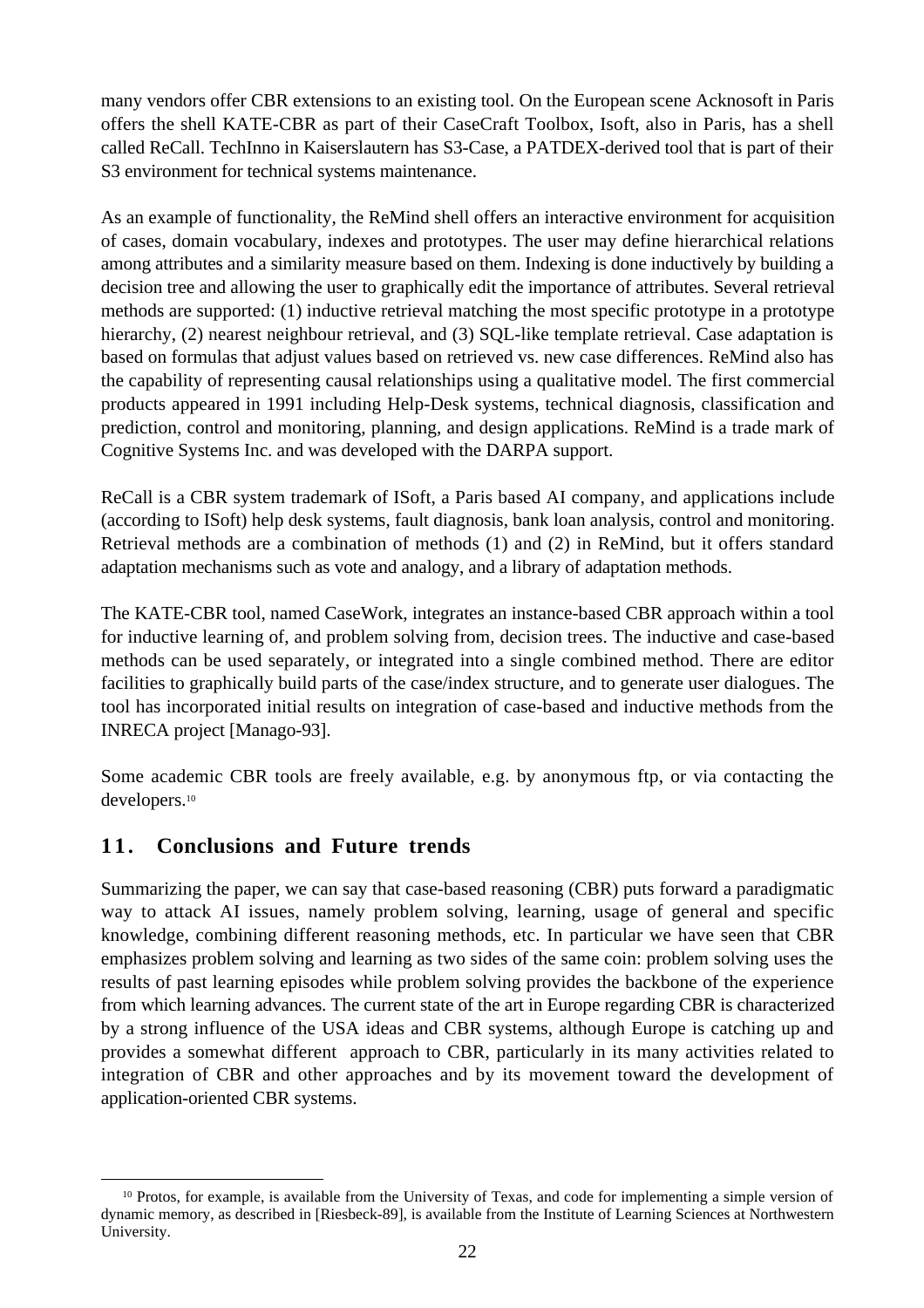The development trends of CBR *methods* can be grouped around four main topics: Integration with other learning methods, integration with other reasoning components, incorporation into massive parallel processing, and method advances by focusing on new cognitive aspects. The first trend, integration of other learning methods into CBR, forms part of the current trend in ML research toward *multistrategy learning* systems. This research aims at achieving an integration of different learning methods (for instance case-based learning and induction as is done in the MMA and INRECA systems) into a coherent framework, where each learning method fulfills a specific and distinct role in the system. The second trend, integration of several reasoning methods aims at using the different sources of knowledge in a more thorough, principled way, like what is done in the CASEY system with the use of causal knowledge. This trend emphasizes the increasing importance of knowledge acquisition issues and techniques in the development of knowledge-intensive CBR systems, and the European Workshop on CBR showed a strong European commitment towards the utilization of knowledge level modeling in CBR systems design.

The massive memory parallelism trend applies case-based reasoning to domains suitable for shallow, instance-based retrieval methods on a very large amount of data. This direction may also benefit from integration with neural network methods, as several Japanese projects currently are investigating [Kitano-93]. By the fourth trend, method advances from focusing on the cognitive aspects, what we particularly have in mind is the follow-up of work initiated on creativity (e.g. [Schank-89]) as a new focus for CBR methods. It is not just an 'application type', but a way to view CBR in general, which may have significant impact on our methods.

The trends of CBR *applications* clearly indicates that we will initially see a lot of help desk applications around. This type of systems may open up for a more general coupling of CBR - and AI in general - to information systems. The use of cases for human browsing and decision making is also likely to lead to an increased interest in intelligent computer-aided learning, training, and teaching. The strong role of user interaction, of flexible user control, and the drive towards total interactiveness of systems (of 'situatedness', if you like) favours a case-based approach to intelligent computer assistance, since CBR systems are able to continually learn from, and evolve through, the capturing and retainment of past experiences.

Case-based reasoning has blown a fresh wind and a well justified degree of optimism into AI in general and knowledge based decision support systems in particular. The growing amount of ongoing CBR research - within an AI community that has learned from its previous experiences has the potential of leading to significant breakthroughs of AI methods and applications.

### **References**

- [1] Aamodt, A., (1989) Towards robust expert systems that learn from experience an architectural framework. In John Boose, Brian Gaines, Jean-Gabriel Ganascia (eds.): *EKAW-89; Third European Knowledge Acquisition for Knowledge-Based Systems Workshop* , Paris, July 1989. pp 311-326.
- [2] Aamodt, A. (1991). *A knowledge-intensive approach to problem solving and sustained learning*, Ph.D. dissertation, University of Trondheim, Norwegian Institute of Technology, May 1991. (University Microfilms PUB 92-08460)
- [3] Aamodt, A. (1993) Explanation-driven retrieval, reuse, and learning of cases, In *EWCBR-93: First European Workshop on Case-Based Reasoning*. University of Kaiserslautern SEKI Report SR-93-12 (SFB 314) (Kaiserslautern, Germany, 1993) 279-284.
- [4] Althoff, K.D (1989). Knowledge acquisition in the domain of CNC machine centers; the MOLTKE approach. In John Boose, Brian Gaines, Jean-Gabriel Ganascia (eds.): *EKAW-89; Third European Workshop on Knowledge-Based Systems,* Paris, July 1989*.* pp 180-195.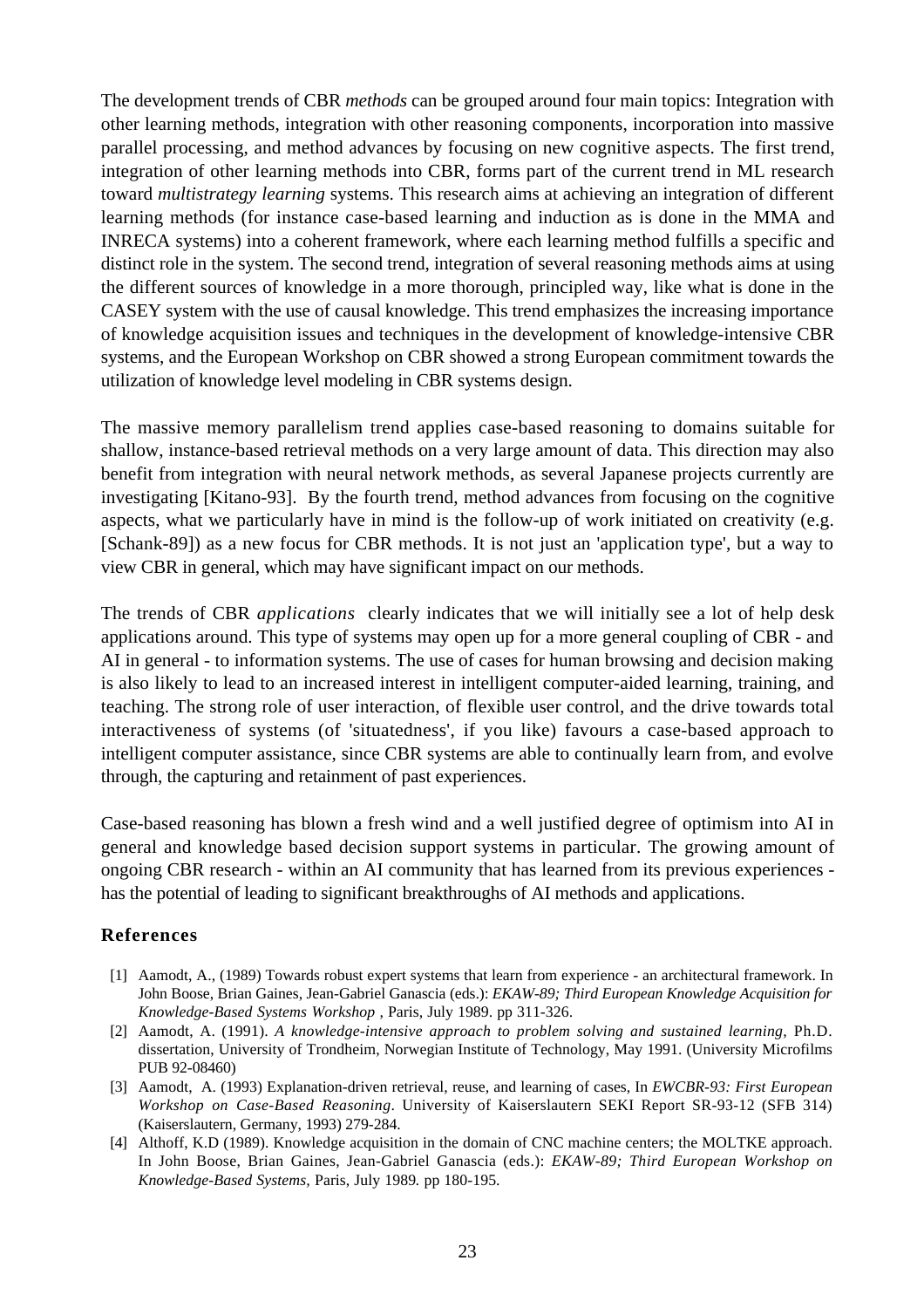- [5] Althoff, K-D. (1992). Machine learning and knowledge acquisition in a computational architecture for fault diagnosis in engineering systems. *Proceedings of the ML-92 Workshop on Computational Architectures for Machine Learning and Knowledge Acquisition*. Aberdeen, Scotland, July 1992.
- [6] Anderson, J. R., (1983). *The architecture of cognition*. Harvard University Press, Cambridge.
- [7] Aha, D. , Kibler, D. , and Albert, M. K. (1991). Instance-Based Learning Algorithms. *Machine Learning*, vol.6 (1).
- [8] Allemange, D. (1993) (Review of EWCBR-93, AICom, this issue)
- [9] Bareiss, R. (1989). *Exemplar-based knowledge acquisition: A unified approach to concept representation, classification, and learning.* Boston, Academic Press.

#### Ashley-90

K. Ashley (1991). *Modeling legal arguments: Reasoning with cases and hypotheticals.* MIT Press, Bradford Books, Cambridge.

#### Bareiss, 1988

Ray Bareiss: *PROTOS; a unified approach to concept representation, classification and learning*. Ph.D. Dissertation, University of Texas at Austin, Dep. of Computer Sciences 1988. Technical Report AI88-83.

#### Branting-1991

Karl Branting: Exploiting the complementarity of rules and precedents with reciprocity and fairness. In: *Proceedings from the Case-Based Reasoning Workshop 1991*, Washington DC, May 1991. Sponsored by DARPA. Morgan Kaufmann, 1991. pp 39-50.

#### Brown-91

Brown, B., Lewis, L. (1991). A case-based reasoning solution to the problem of redundant resolutions of nonconformances in large scale manufacturing. In: R. Smith, C. Scott (eds.): *Innovative Applications for Artificial Intelligence 3*. MIT Press, 1991.

#### Burstein-89

Burstein, M.H. (1989) Analogy vs. CBR; The purpose of mapping. *Proceedings from the Case-Based Reasoning Workshop*, Pensacola Beach, Florida, May-June 1989. Sponsored by DARPA. Morgan Kaufmann. pp 133-136.

#### Börner-93

Börner, K. (1993). Structural similarity as guidance in case-based design. In: *First European Workshop on Case-based Reasoning, Posters and Presentations,* 1-5 November 1993. Vol. I. University of Kaiserslautern, pp. 14-19.

#### Carbonell-86

Carbonell, J. (1986) Derivational analogy; A theory of reconstructive problem solving and expertise acquisition. In R.S. Michalski, J.G. Carbonell, T.M. Mitchell (eds.): *Machine Learning - An Artificial Intelligence Approach, Vol.II*, Morgan Kaufmann, pp. 371-392.

#### Cunningham-93

Padraig Cunningham, Saen Slattery (1993). Knowledge enigneering requirements in derivational analogy. In: *First European Workshop on Case-based Reasoning, Posters and Presentations,* 1-5 November 1993. Vol. I. University of Kaiserslautern, pp. 108-113.

#### DARPA-89

*Proceedings from the Case-Based Reasoning Workshop*, Pensacola Beach, Florida, May-June 1989. Sponsored by DARPA. Morgan Kaufmann, 1989.

#### DARPA-91

*Proceedings from the Case-Based Reasoning Workshop*, Washington D.C., May 8-10, 1991. Sponsored by DARPA. Morgan Kaufmann, 1989.

#### EWCBR-93

*First European Workshop on Case-based Reasoning, Posters and Presentations,* 1-5 November 1993. Vol. I-II. University of Kaiserslautern.

#### Fabel-93

The FABEL Consortium (1993). *Survey of FABEL.* FABEL Report No. 2, GMD, Sankt Augustin.

#### Gentner-83

D. Gentner: Structure mapping - a theoretical framework for analogy. *Cognitive Science*, Vol.7. s.155- 170. 1983.

Hall-89

R. P. Hall: Computational approaches to analogical reasoning; A comparative analysis. *Artificial Intelligence*, Vol. 39, no. 1, 1989. pp 39-120.

#### Hammond-89

Kristian J. Hammond: *Case-based planning*. Academic Press. 1989.

#### Harmon-92

Harmon, P. (1992) Case-based reasoning III, *Intelligent Software Strategies*, VIII (1).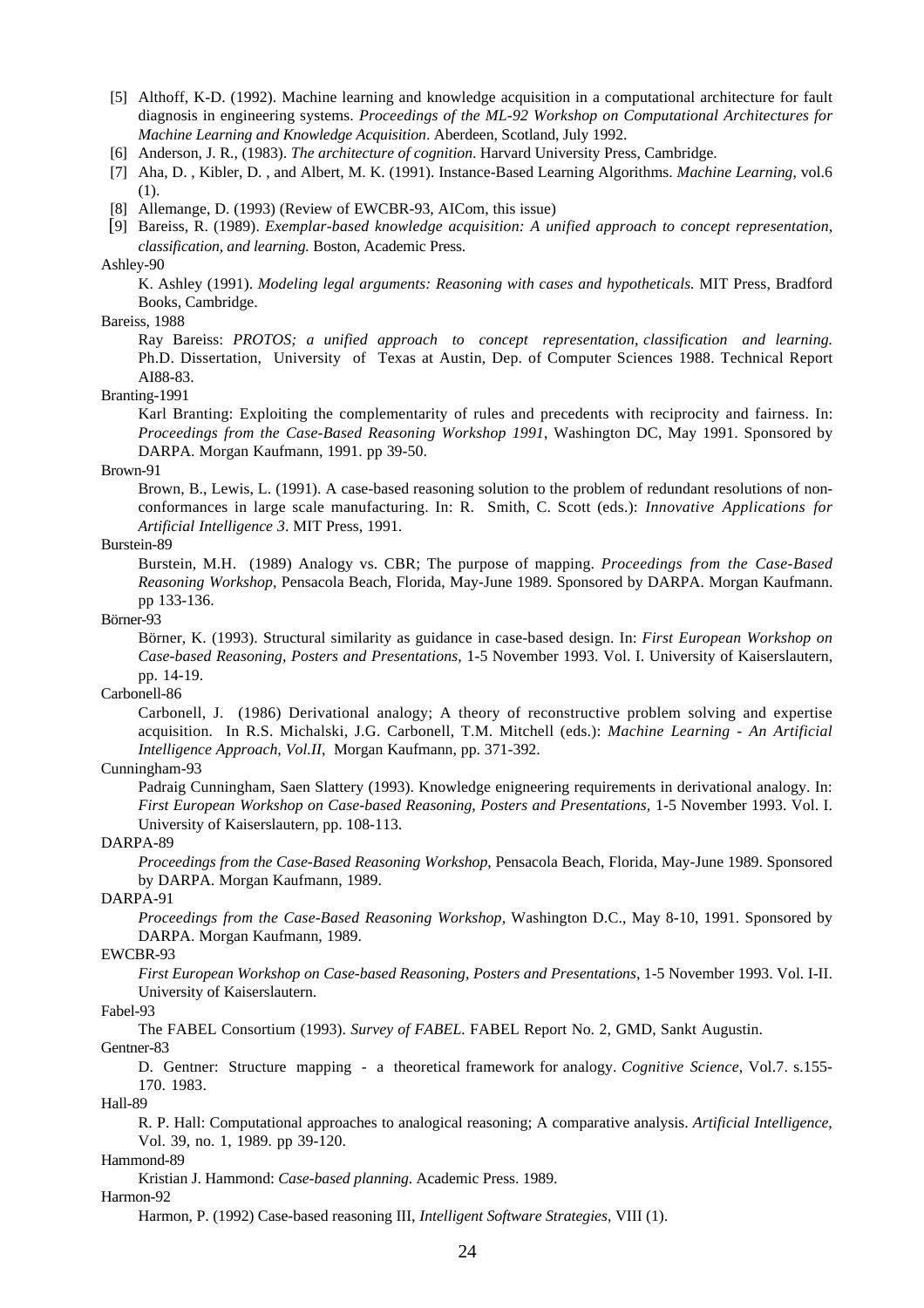Hennesy-91

Hennessy, D., and Hinkle, D. (1992). Applying case-based reasoning to autoclave loading. *IEEE Expert* 7(5), pp. 21-26.

Hinrichs-92

T.R. Hinrichs: *Problem solving in open worlds*. Lawrence Erlbaum Associates, 1992.

IEEE-92

*IEEE Expert* 7(5), Special issue on case-based reasoning. October 1992

Keane-88

M. Keane: Where's the Beef? The Absence of Pragmatic Factors in Pragmatic Theories of Analogy In: *Proc. ECAI-88*, pp. 327-332

#### Kedar-Cabelli-88

S. Kedar-Cabelli: Analogy - from a unified perspective. In: D.H. Helman (ed.), *Analogical reasoning*. Kluwer Academic, 1988. pp 65-103.

#### Kibler-87

D. Kibler, D. Aha: Learning representative exemplars of concepts; An initial study. *Proceedings of the Fourth International Workshop on Machine Learning*, UC-Irvine, June 1987. pp 24-29.

#### Kitano-93

H. Kitano: Challenges for massive parallelism. *IJCAI-93, Proceedings of the Thirteenth International Conference on Artificial Intelligence*, Chambery, France, 1993. Morgan Kaufman 1993. pp. 813-834.

#### Kolodner-83a

Janet Kolodner: Maintaining organization in a dynamic long-term memory. *Cognitive Science*, Vol.7, s.243- 280. 1983.

#### Kolodner-83b

Janet Kolodner: Reconstructive memory, a computer model. *Cognitive Science*, Vol.7, s.281-328. 1983. Kolodner-88

Kolodner, J. (1988) Retrieving events from case memory: A parallel implementation. In: *Proceedings from the Case-based Reasoning Workshop, DARPA,* Clearwater Beach, 1988, pp. 233-249.

#### Kolodner-92

Kolodner, J. (1992). An introduction to case-based reasoning. *Artificial Intelligence Review* 6(1), pp. 3-34. Kolodner-93

J. Kolodner: *Case-based reasoning*. Morgan Kaufmann, 1993.

#### Koton-89

Phyllis Koton: *Using experience in learning and problem solving*. Massachusetts Institute of Technology, Laboratory of Computer Science (Ph.D. diss, October 1988). MIT/LCS/TR-441. 1989.

#### López-90

Beatriz López, Enric Plaza: Case-based learning of strategic knowledge. Centre d'Estudis Avançats de Blanes, CSIC, Report de Recerca GRIAL 90/14. Blanes, Spain, October 1990 (published in Y. Kodratoff (Ed.) *Machine Learning-EWSML-91*, 398-411. Lecture Notes in Computer Science, Springer Verlag).

#### López-93

B. Lopez, E. Plaza, Case-based planning for medical diagnosis, In: J. Komorowski, Z. W. Ras (Eds.) *Methodologies for Intelligent Systems: 7th International Symposium, ISMIS '93*, p. 96-105. Lecture Notes in Artificial Intelligence 689, Springer Verlag, 1993.

#### Manago-93

M. Manago, K-D. Althoff, R. Traphöner: Induction and reasoning from cases. In: *ECML - European Conference on Machine Learning, Workshop on Intelligent Learning Architectures.* Vienna, April 1993.

### Michalski-92

Michalski, R and Tecuci, G: *Proc. Multistrategy Learning Workshop*. George Mason University, 1992. Nordbø-92

Nordbø, I., Skalle, P., Sveen, J., Aakvik, G., and Aamodt, A. (1992). *Reuse of experience in drilling - Phase 1 Report*. SINTEF DELAB and NTH, Div. of Petroleum Engineering. STF 40 RA92050 and IPT 12/92/PS/JS. Trondheim.

#### Oehlmann-92

Oehlmann, R. (1992) Learning causal models by self-questioning and experimentation. *AAAI-92 Workshop on Communicating Sientific and Technical Knowledge.* American Association of Artificial Intelligence.

O'Hara-92

Scott O'Hara, Bipin Indurkhya (1992). Incorporating (re)-interpretation in case-based reasoning. In: *First European Workshop on Case-based Reasoning, Posters and Presentations,* 1-5 November 1993. Vol. I. University of Kaiserslautern, pp. 154-159

#### Plaza-90

E. Plaza, R. López de Mántaras: A case-based apprentice that learns from fuzzy examples. In Z Ras, M. Zemankova, M. L. Emrich (Eds.) *Methodologies for Intelligent System 5*, . pp 420-427. North Holland, 1990.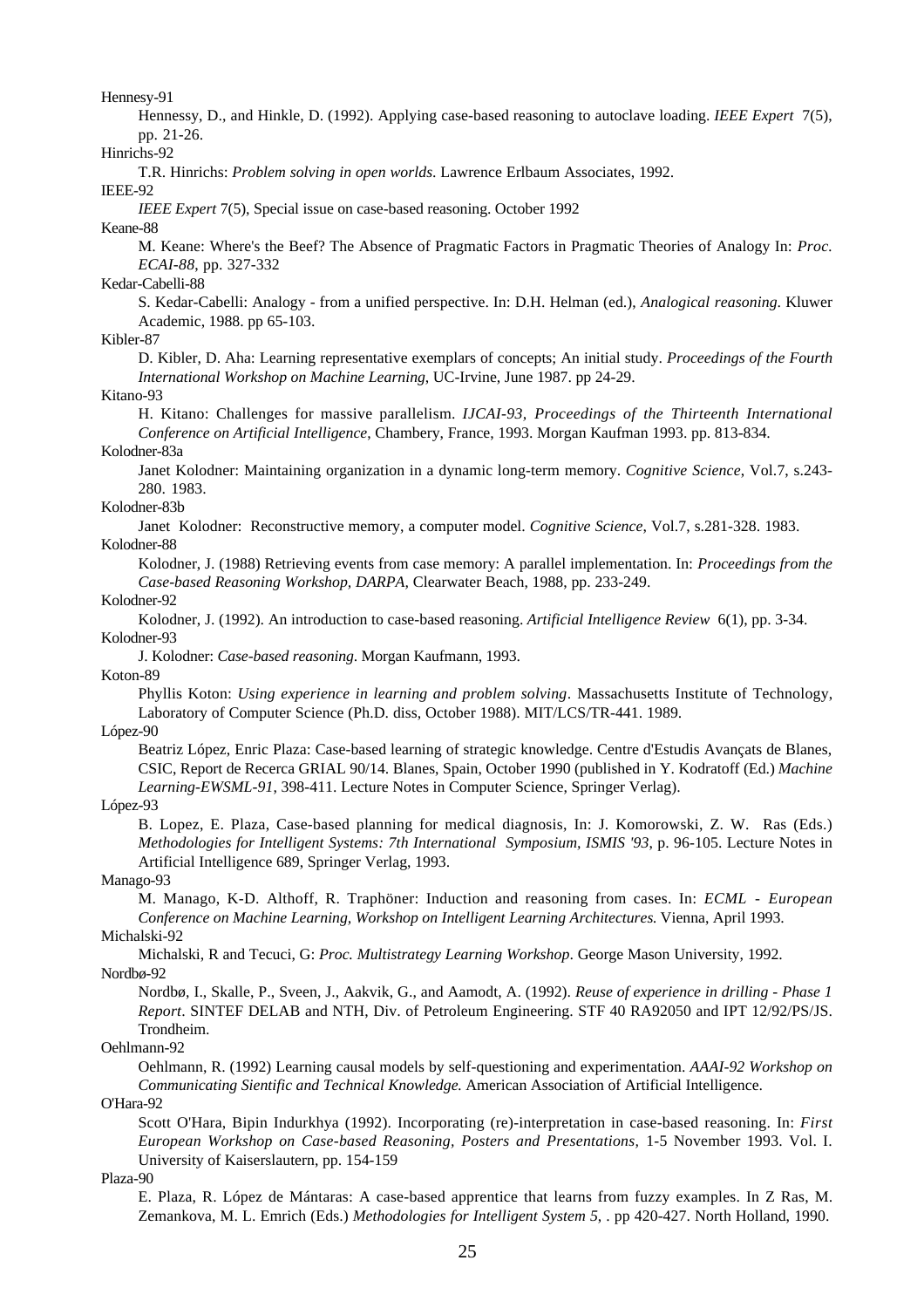Plaza-93

Plaza, E. Arcos J. L., Reflection and Analogy in Memory-based Learning, *Proc. Multistrategy Learning Workshop*., 1993. p. 42-49.

Porter-86

Porter, B. and Bareiss, R. (1986). PROTOS: An experiment in knowledge acquisition for heuristic classification tasks. In: *Proceedings of the First International Meeting on Advances in Learning (IMAL)*, Les Arcs, France, pp. 159-174.

Porter-90

B. Porter, R. Bareiss, Robert Holte: Concept learning and heuristic classification in weak theory domains. *Artificial Intelligence*, vol. 45, no. 1-2, September 1990. pp 229-263.

Richter-1991

 A.M. Richter, S. Weiss: Similarity, uncertainty and case-based reasoning in PATDEX. In R.S. Boyer (ed.): *Automated reasoning, essays in honour of Woody Bledsoe*. Kluwer, 1991, pp. 249-265.

Riesbeck-89

C. Riesbeck, R. Schank: *Inside case-based reasoning*. Lawrence Erlbaum, 1989.

Rissland-83

Rissland, E. (1983). Examples in legal reasoning: Legal hypotheticals. In: *Proceedings of the Eighth International Joint Conference on Artificial Intelligence,* IJCAI, Karlsruhe.

Ross-89

B.H Ross: Some psychological results on case-based reasoning. *Case-Based Reasoning Workshop* , DARPA 1989. Pensacola Beach. Morgan Kaufmann, 1989. pp. 144-147).

#### Schank-82

R. Schank: *Dynamic memory; a theory of reminding and learning in computers and people*. Cambridge University Press. 1982.

#### Schank-89

Roger Schank, David Leake: Creativity and learning in a case-based explainer. *Artificial Intelligence*, Vol. 40, no 1-3, 1989. pp 353-385.

#### Schult-92

Schult, T. (1992). Werzeuge für fallbaseierte systeme. *Künstliche Intelligenz* 3(92.

Sharma-88

Sharma, S., Sleeman, D (1988) REFINER; a case-based differential diagnosis aide for knowledge acquisition and knowledge refinement. In: *EWSL 88; Proceedings of the Third European Working Session on Learning*, Pitman, 1988. pp 201-210.

#### Sinoudis-92

Simoudis, E. (1992). Using case-based reasoning for customer techical support. *IEEE Expert* 7(5), pp. 7-13. Simpson-85

Robert L. Simpson: *A computer model of case-based reasoning in problem solving: An investigation in the domain of dispute mediation*. Technical Report GIT-ICS-85/18, Georgia Institute of Technology. 1985.

#### Skalak-92

Skalak, C.B, and Rissland, E. (1992). Arguments and cases: An inevitable twining. *Artificial Intelligence and Law, An International Journal*, 1(1), pp.3-48.

Slade-91

Slade, S. (1991). Case-based reasoning: A research paradigm. *AI Magazine* Spring 1991, pp. 42-55. Smith-81

E. Smith, D. Medin: *Categories and concepts*. Harvard University Press. 1981.

Stanfill-88

Craig Stanfill, David Waltz: The memory based reasoning paradigm. In: *Case based reasoning. Proceedings from a workshop*, Clearwater Beach, Florida, May 1988. Morgan Kaufmann Publ. pp.414-424.

### Steels-90

L. Steels, Components of expertise, *AI Magazine,* 11 (2) (Summer 1990) 29-49.

Steels-93

L. Steels, The componential framework and its role in reusability, In J-M. David, J-P. Krivine, R. Simmons (eds.), *Second generation expert systems* (Spinger, 1993) 273-298.

Strube-90

Strube, G. and Janetzko, D. (1990). Episodishes Wissen und Fallbasierte Schliessen: Aufgabe fur die Wissendsdiagnostik und die Wissenspsychologie. *Schweizerische Zeitschrift fur Psychologie*, 49, 211-221. Strube-91

G. Strube, The role of cognititve science in knowledge engineering, In: F. Schmalhofer, G. Strube (eds.), *Contemporary knowledge engineering and cognition: First joint workshop, proceedings*, (Springer 1991) 161- 174.

Sycara-88